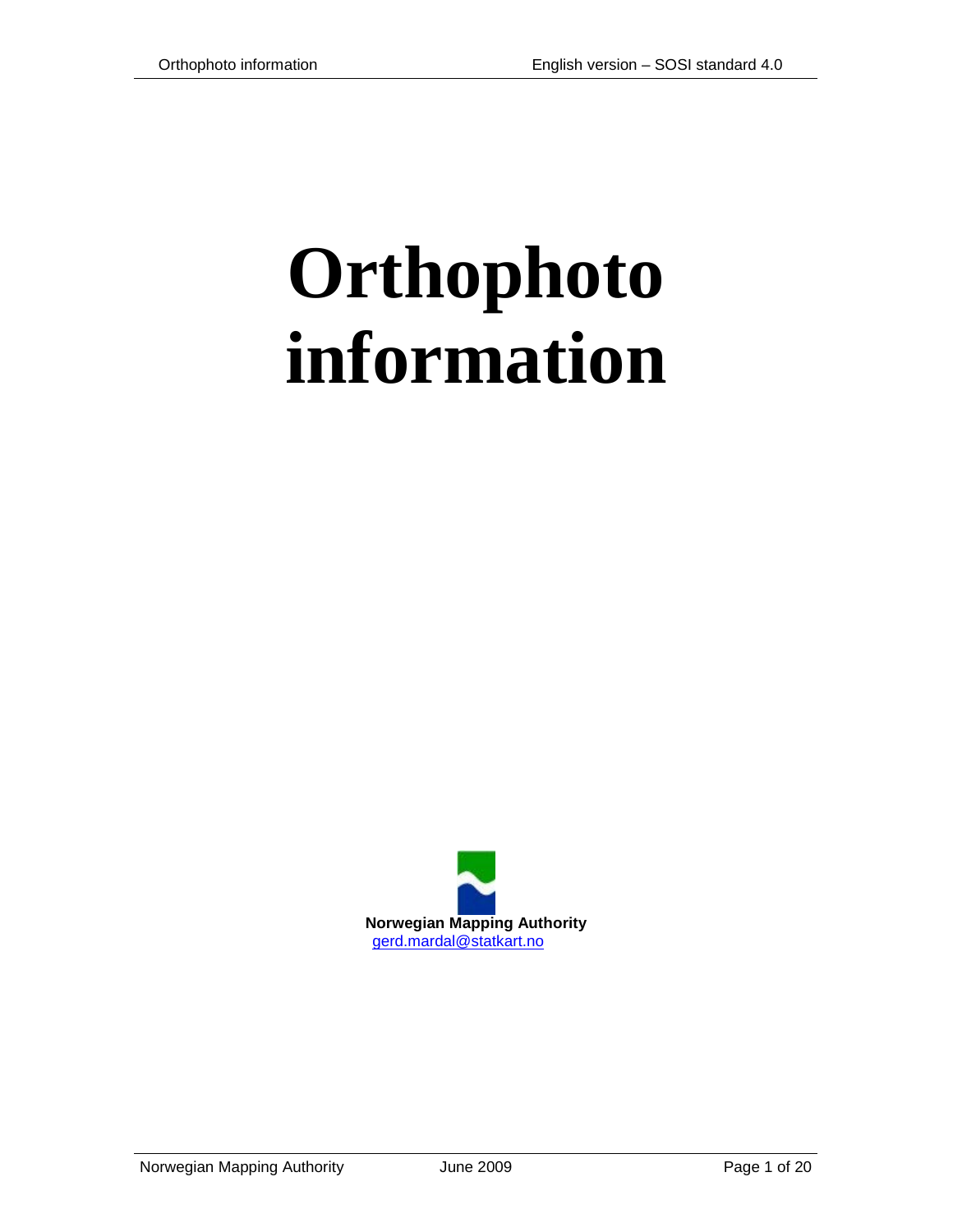## **Table of contents**

| 1.1    |          |                                                                              |  |
|--------|----------|------------------------------------------------------------------------------|--|
|        |          |                                                                              |  |
|        |          |                                                                              |  |
|        |          |                                                                              |  |
|        |          |                                                                              |  |
| 1.2    |          |                                                                              |  |
| 1.2.1  |          |                                                                              |  |
| 1.2.2  |          |                                                                              |  |
| 1.2.3  |          |                                                                              |  |
| 1.2.4  |          |                                                                              |  |
| 1.2.5  |          |                                                                              |  |
| 1.2.6  |          |                                                                              |  |
| 1.2.7  |          |                                                                              |  |
| 1.2.8  |          |                                                                              |  |
| 1.2.9  |          |                                                                              |  |
| 1.2.10 |          | Association << Topo>> OrthophotoProject-OrthophotoDelimitation  9            |  |
| 1.2.11 |          |                                                                              |  |
| 1.2.12 |          |                                                                              |  |
| 1.2.13 |          |                                                                              |  |
| 1.2.14 |          |                                                                              |  |
| 1.2.15 |          |                                                                              |  |
| 1.2.16 |          | Association < <topo>&gt; OrthophotoProject-OrthophotoDelimitation  12</topo> |  |
| 1.2.17 |          |                                                                              |  |
| 1.2.18 |          |                                                                              |  |
| 1.2.19 |          |                                                                              |  |
| 1.2.20 |          |                                                                              |  |
| 1.2.21 |          | Association < <topo>&gt; SatelliteImageCoverage -ImageBoundary  13</topo>    |  |
| 1.2.22 |          |                                                                              |  |
| 1.2.23 |          |                                                                              |  |
| 1.2.24 |          |                                                                              |  |
| 1.2.25 |          |                                                                              |  |
| 1.2.26 |          |                                                                              |  |
| 1.2.27 |          |                                                                              |  |
| 1.2.28 |          |                                                                              |  |
| 1.2.29 |          | Association << Topo>> VerticalImageCoverage-ImageBoundary  17                |  |
| 1.2.30 |          |                                                                              |  |
| 1.2.31 |          |                                                                              |  |
|        | 1.2.31.1 |                                                                              |  |
|        | 1.2.31.2 |                                                                              |  |
|        | 1.2.31.3 |                                                                              |  |
|        | 1.2.31.4 |                                                                              |  |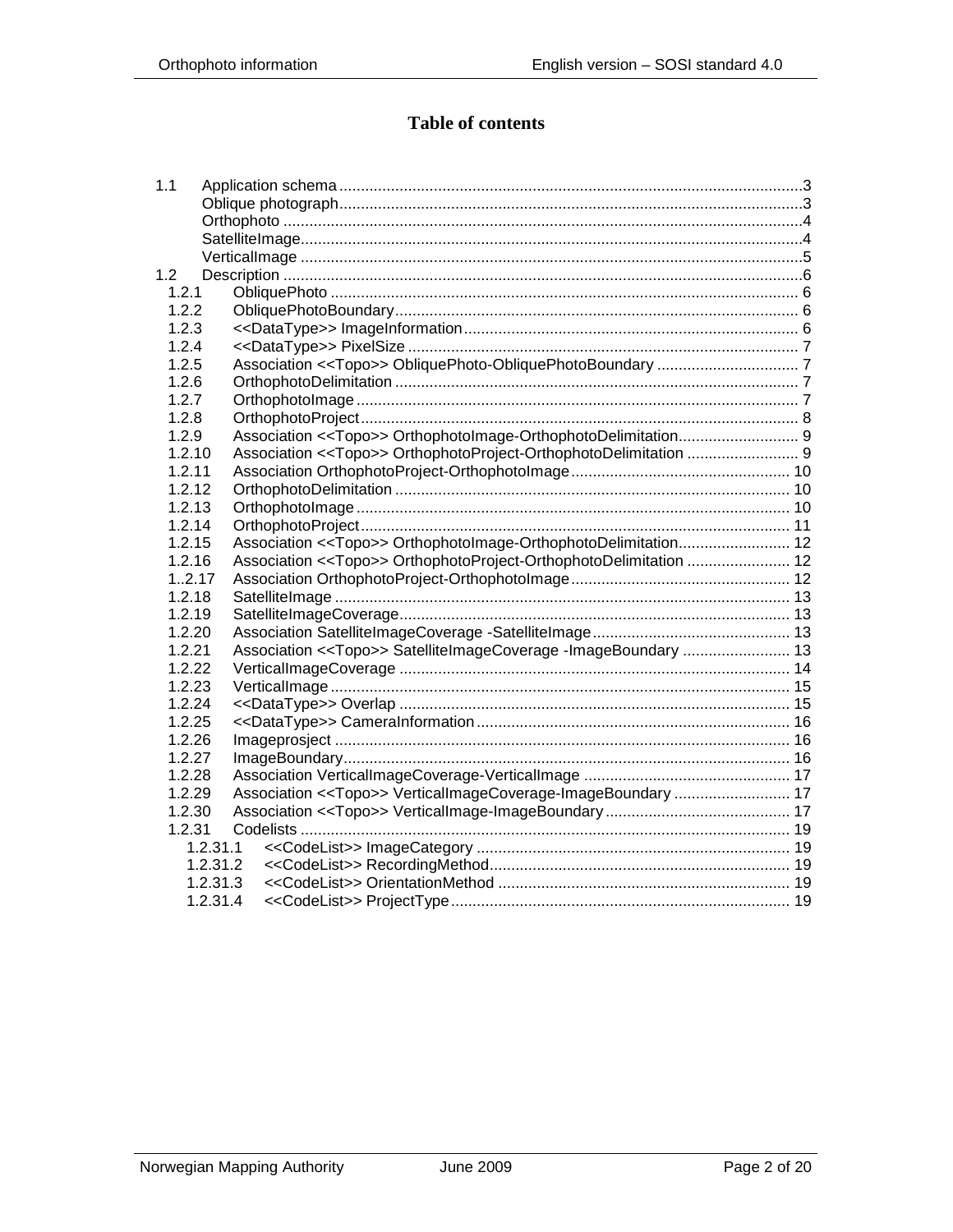## <span id="page-2-0"></span>**1.1 Application schema**

#### <span id="page-2-1"></span>**Oblique photograph**

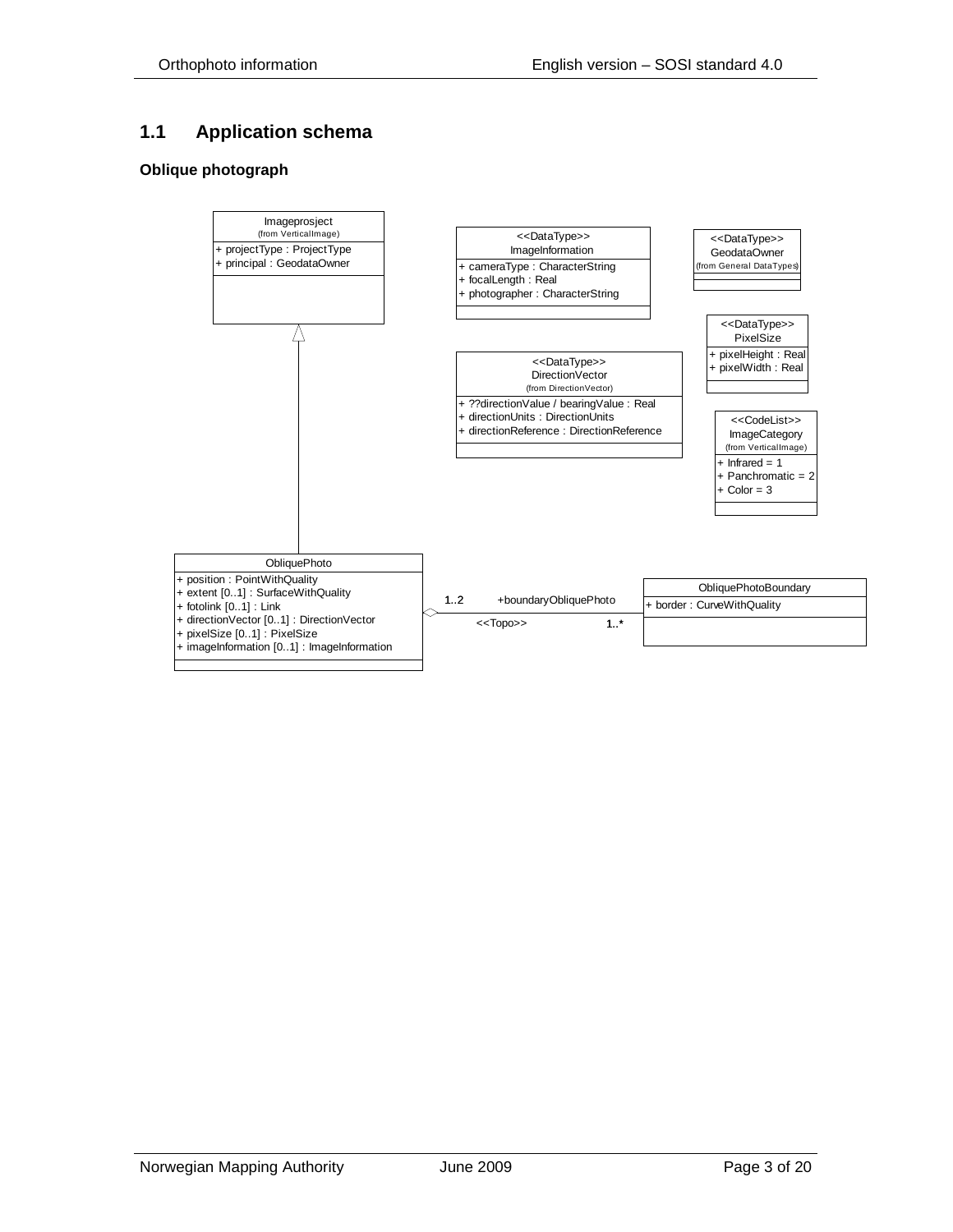#### <span id="page-3-0"></span>**Orthophoto**



#### <span id="page-3-1"></span>**SatelliteImage**

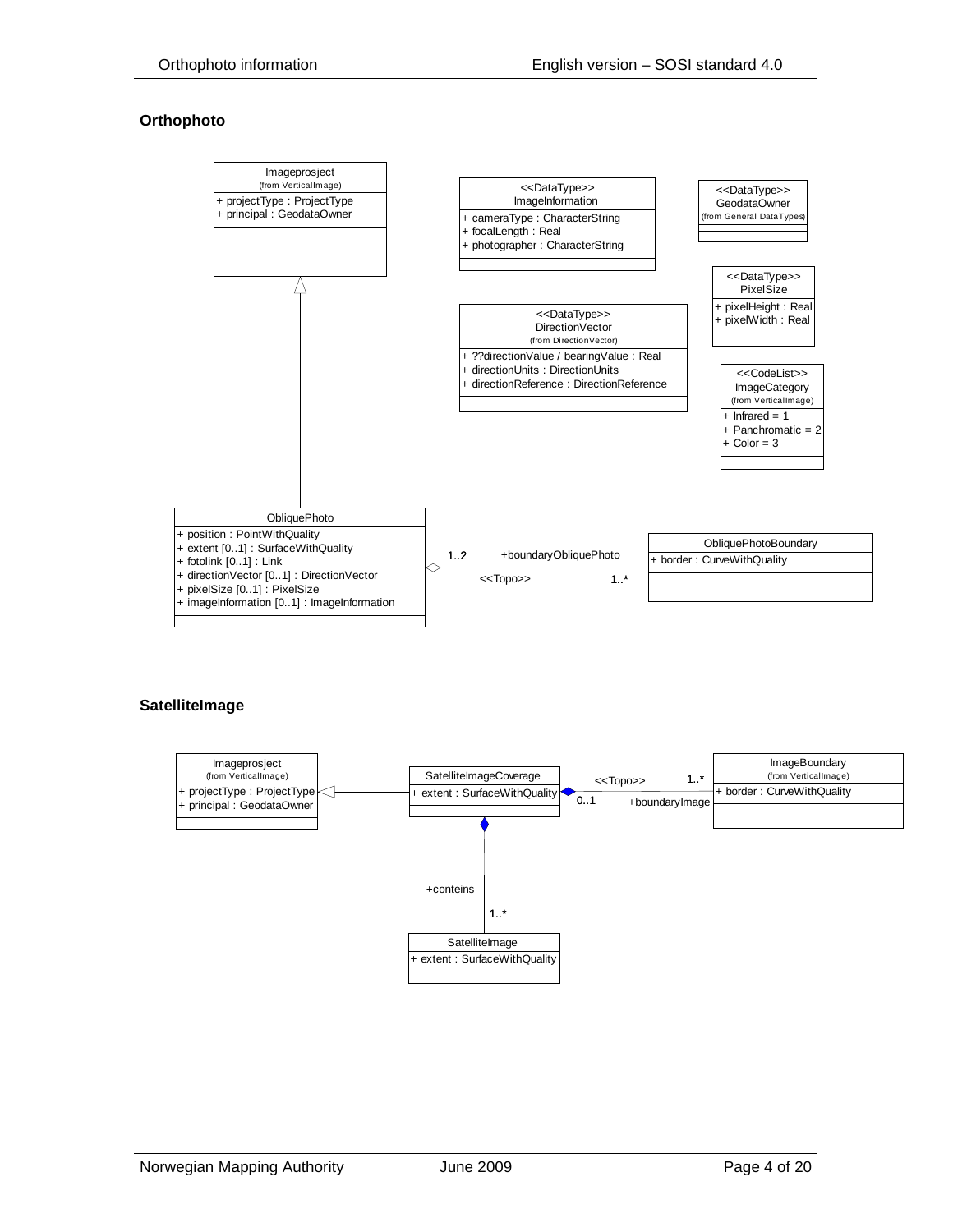#### <span id="page-4-0"></span>**VerticalImage**

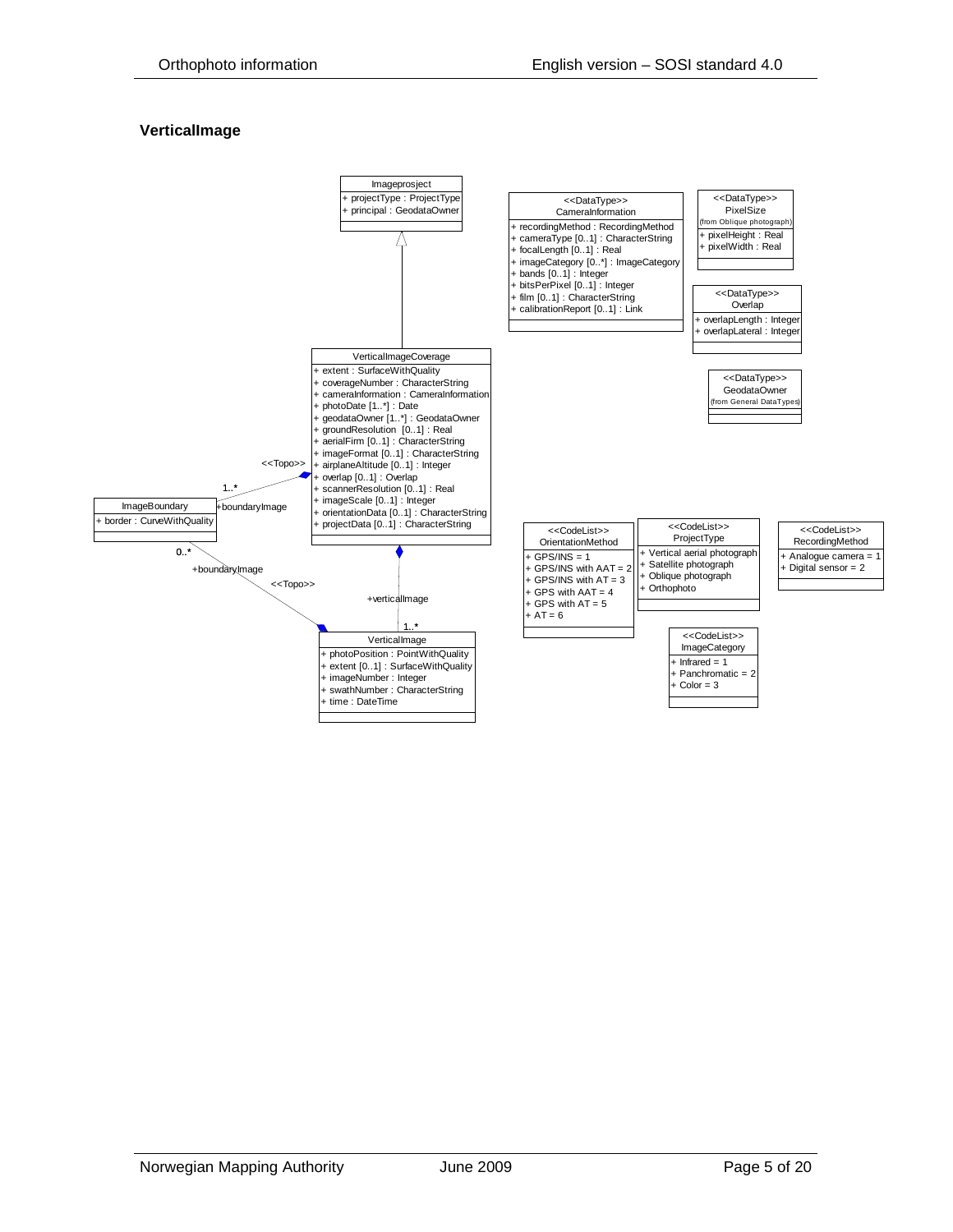#### <span id="page-5-0"></span>**1.2 Description**

#### <span id="page-5-1"></span>**1.2.1 ObliquePhoto**

| <b>No</b> | Name/<br>Role name                  | Description                                                                                                                                    | Obligation/<br>Condition | Maximum<br>Occurrenc<br>e | Type                          | Constraint                      |
|-----------|-------------------------------------|------------------------------------------------------------------------------------------------------------------------------------------------|--------------------------|---------------------------|-------------------------------|---------------------------------|
| 1         | <b>Class</b><br><b>ObliquePhoto</b> | designation of an<br>individual oblique photo,<br>with the necessary<br>attributes                                                             |                          |                           |                               | Subtype of<br>Imageprosj<br>ect |
| 1.1       | position                            | angir hvor et skråbilde er<br>tatt fra                                                                                                         | 1                        | 1                         | PointWithQuali<br>tv          |                                 |
| 1.2       | extent                              | area over which an object<br>extends                                                                                                           | $\overline{0}$           | 1                         | <b>SurfaceWithQu</b><br>ality |                                 |
| 1.3       | fotolink                            |                                                                                                                                                | $\overline{0}$           | 1                         | Link                          |                                 |
| 1.4       | directionVector                     | direction vector in the<br>plane, designated by<br>length, unit (degrees,<br>grads) as well as system<br>(true north, magnetic<br>north, etc.) | 0                        | 1                         | DirectionVecto                |                                 |
| 1.5       | pixelSize                           | image resolution                                                                                                                               | 0                        | 1                         | <b>PixelSize</b>              |                                 |
| 1.6       | imageInformation                    |                                                                                                                                                | 0                        | 1                         | ImageInformati<br>on          |                                 |
| 1.7       | Role<br>boundaryOblique<br>Photo    |                                                                                                                                                | 1                        | N                         | ObliquePhotoB<br>oundary      | Aggregrati<br>on                |

# <span id="page-5-2"></span>**1.2.2 ObliquePhotoBoundary**

| No. | Name/<br>Role name                       | Description                                                                     | Obligation/   Maximum<br>Condition | Occurrenc      | Type                        | Constraint |
|-----|------------------------------------------|---------------------------------------------------------------------------------|------------------------------------|----------------|-----------------------------|------------|
|     |                                          |                                                                                 |                                    | e              |                             |            |
| 2   | <b>Class</b><br>ObliquePhotoBo<br>undary | delimitation of oblique<br>photo area                                           |                                    |                |                             |            |
| 2.1 | border                                   | course following the<br>transition between<br>different real world<br>phenomena |                                    |                | <b>CurveWithQual</b><br>ity |            |
| 2.2 | Role<br>(unnamed)<br><b>ObliquePhoto</b> |                                                                                 |                                    | $\overline{2}$ | ObliquePhoto                |            |

## <span id="page-5-3"></span>**1.2.3 <<DataType>> ImageInformation**

| <b>No</b> | Name/<br>Role name                      | Description                 | Obligation/   Maximum<br>Condition | <b>Occurrenc</b> | <b>Type</b>    | Constraint |
|-----------|-----------------------------------------|-----------------------------|------------------------------------|------------------|----------------|------------|
|           |                                         |                             |                                    | е                |                |            |
| 3         | Datatype<br>ImageInformation   an image | datailed information about  |                                    |                  |                |            |
| 3.1       | cameraType                              | identification of camera    |                                    |                  | CharacterStrin |            |
|           |                                         | type                        |                                    |                  |                |            |
| 3.2       | focalLength                             | distance from the centre to |                                    |                  | Real           |            |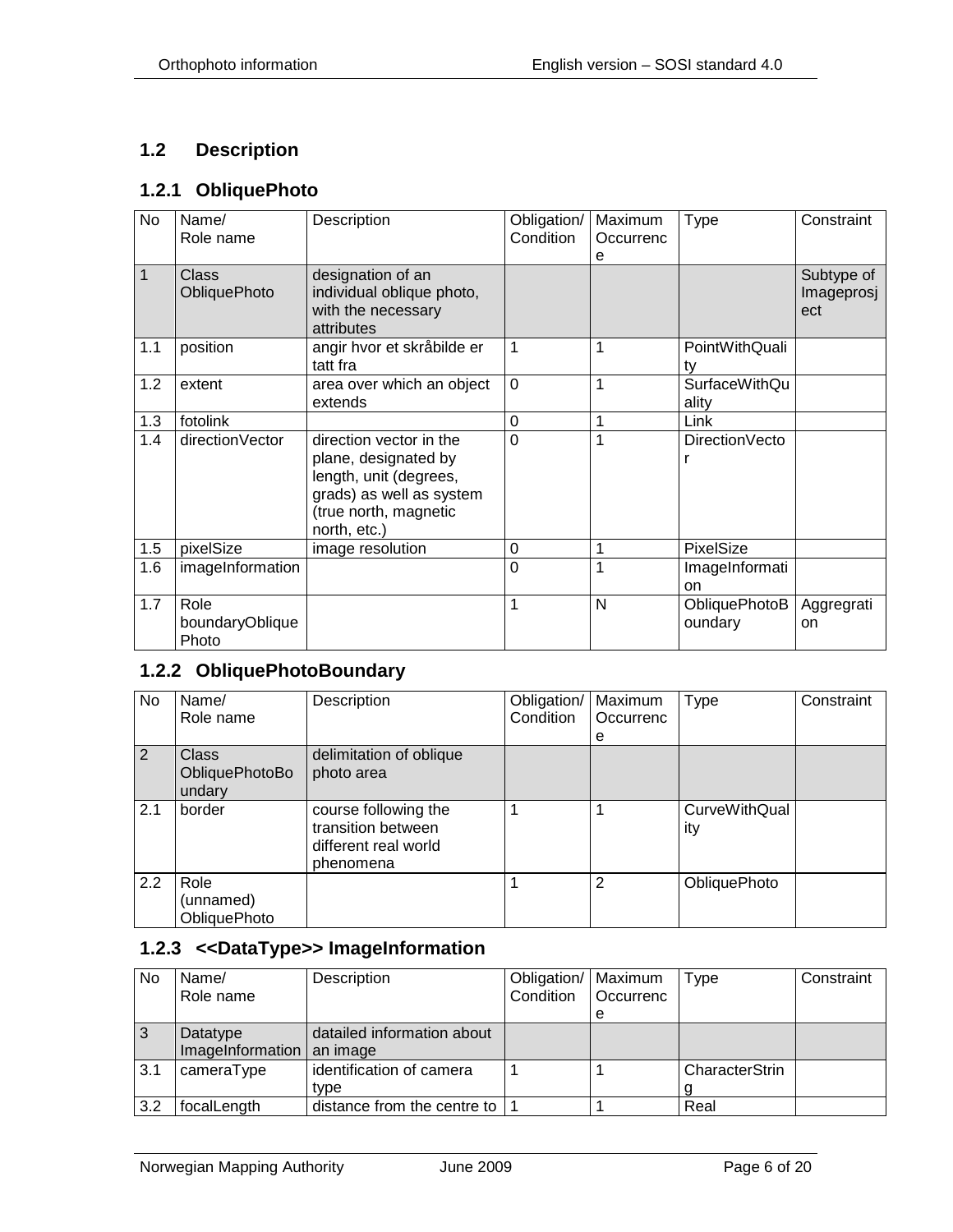|     |              | the focal point in a lens      |  |                |  |
|-----|--------------|--------------------------------|--|----------------|--|
| 3.3 | photographer | person who took the<br>picture |  | CharacterStrin |  |

#### <span id="page-6-0"></span>**1.2.4 <<DataType>> PixelSize**

| No  | Name/<br>Role name           | Description                                      | Obligation/ Maximum<br>Condition | Occurrenc<br>е | Type | Constraint |
|-----|------------------------------|--------------------------------------------------|----------------------------------|----------------|------|------------|
|     | Datatype<br><b>PixelSize</b> | image resolution                                 |                                  |                |      |            |
| 4.1 | pixelHeight                  | pixel height in terrain units<br>(metres/second) |                                  |                | Real |            |
| 4.2 | pixelWidth                   | pixel width in terrain units<br>(metres/second)  |                                  |                | Real |            |

#### <span id="page-6-1"></span>**1.2.5 Association <<Topo>> ObliquePhoto-ObliquePhotoBoundary**

| No. | Name/<br>Role name                                       | Description | Obligation/<br>Condition | Maximum<br>Occurrenc | Type                     | Constraint      |
|-----|----------------------------------------------------------|-------------|--------------------------|----------------------|--------------------------|-----------------|
| 5   | Association<br>ObliquePhoto-<br>ObliquePhotoBo<br>undary |             |                          | е                    |                          |                 |
| 5.1 | Role<br>boundaryOblique<br>Photo                         |             |                          | N                    | ObliquePhotoB<br>oundary | Aggregatio<br>n |
| 5.2 | Role<br>(unnamed)<br><b>ObliquePhoto</b>                 |             |                          | $\overline{2}$       | ObliquePhoto             |                 |

## <span id="page-6-2"></span>**1.2.6 OrthophotoDelimitation**

| No  | Name/<br>Role name                         | Description                                                                     | Obligation/<br>Condition | Maximum<br>Occurrenc<br>е | <b>Type</b>                 | Constraint |
|-----|--------------------------------------------|---------------------------------------------------------------------------------|--------------------------|---------------------------|-----------------------------|------------|
| 6   | <b>Class</b><br>OrthophotoDelimi<br>tation | delimitation of an<br>orthophoto area                                           |                          |                           |                             |            |
| 6.1 | border                                     | course following the<br>transition between<br>different real world<br>phenomena | 1                        |                           | <b>CurveWithQual</b><br>ity |            |
| 6.2 | Role<br>(unnamed)<br>OrthophotoImage       |                                                                                 |                          |                           | Orthophotolma<br>ge         |            |
| 6.3 | Role<br>(unnamed)<br>OrthophotoProje<br>сt |                                                                                 | 1                        |                           | OrthophotoProj<br>ect       |            |

#### <span id="page-6-3"></span>**1.2.7 OrthophotoImage**

| ' No | Name/<br>Role name | <b>Description</b> | Obligation/<br>Condition | '   Maximum<br>Occurrenc | vpe <sup>-</sup> | Constraint |
|------|--------------------|--------------------|--------------------------|--------------------------|------------------|------------|
|      |                    |                    |                          |                          |                  |            |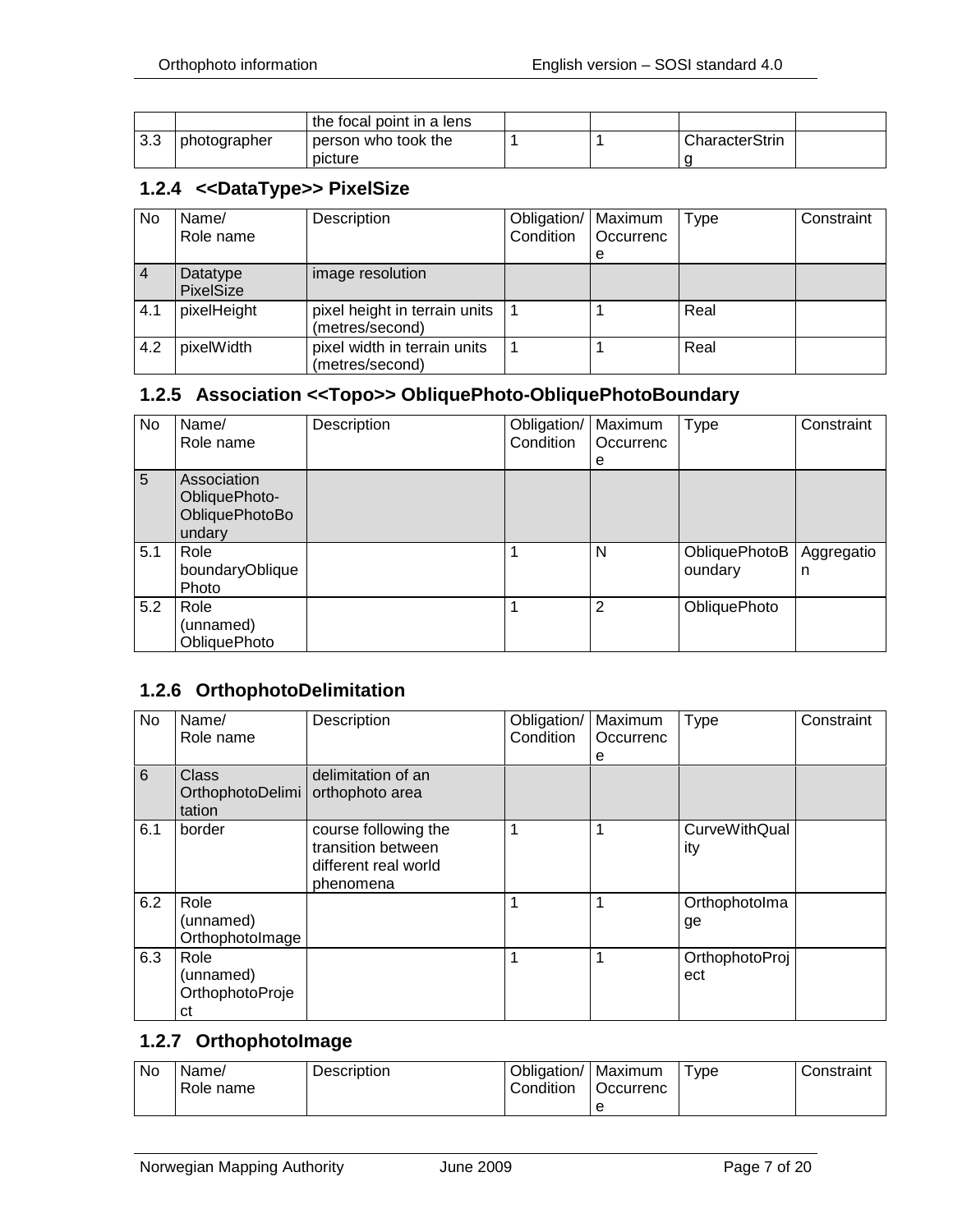| $\overline{7}$ | Class<br>OrthophotoImage                   | part of an individual<br>orthophoto which has<br>been used in a mosaic      |              |   |                            |                  |
|----------------|--------------------------------------------|-----------------------------------------------------------------------------|--------------|---|----------------------------|------------------|
| 7.1            | extent                                     | area over which an object<br>extends                                        | 1            | 1 | SurfaceWithQu<br>ality     |                  |
| 7.2            | swathNumber                                | unique identification of<br>flown swaths during<br>recording                | $\mathbf{1}$ | 1 | CharacterStrin<br>g        |                  |
| 7.3            | imageNumber                                | unique identification of the<br>number of the image in the<br>swath         | 1            | 1 | Integer                    |                  |
| 7.4            | photoDate                                  | date of photographing                                                       | 1            | 1 | Dato                       |                  |
| 7.5            | coverageNumber                             | unique number which<br>identifies the coverage<br>number from the recording | 1            | 1 | CharacterStrin<br>g        |                  |
| 7.6            | cameralnformatio<br>n                      | information about camera<br>used for the recording                          | $\Omega$     | 1 | CameraInform<br>ation      |                  |
| 7.7            | Role<br>boundaryOrthoph<br>oto             |                                                                             | 1            | N | OrthophotoDeli<br>mitation | Aggregrati<br>on |
| 7.8            | Role<br>(unnamed)<br>OrthophotoProje<br>ct |                                                                             | $\mathbf{1}$ | 1 | OrthophotoProj<br>ect      |                  |

# <span id="page-7-0"></span>**1.2.8 OrthophotoProject**

| <b>No</b> | Name/<br>Role name                    | Description                                                                                                                                                     | Obligation/<br>Condition | Maximum<br>Occurrenc<br>е | <b>Type</b>                   | Constraint                      |
|-----------|---------------------------------------|-----------------------------------------------------------------------------------------------------------------------------------------------------------------|--------------------------|---------------------------|-------------------------------|---------------------------------|
| 8         | <b>Class</b><br>OrthophotoProje<br>ct |                                                                                                                                                                 |                          |                           |                               | Subtype of<br>Imageprosj<br>ect |
| 8.1       | extent                                | area over which an object<br>extends                                                                                                                            | 1                        | 1                         | <b>SurfaceWithQu</b><br>ality |                                 |
| 8.2       | projectName                           | name of the project                                                                                                                                             | 1                        | 1                         | CharacterStrin<br>g           |                                 |
| 8.3       | geodataOwner                          | licensee to the dataset                                                                                                                                         | 1                        | N                         | GeodataOwner                  |                                 |
| 8.4       | pixelSize                             | image resolution                                                                                                                                                | 1                        | 1                         | PixelSize                     |                                 |
| 8.5       | groundResolutio<br>n                  | geometrical extent of the<br>pixels in terrain scale<br>during recording Note:<br>Stated in metres Note:<br>Corresponds to GSD<br>(Ground Sampling<br>Distance) | $\overline{0}$           | 1                         | Real                          |                                 |
| 8.6       | projectStart                          | the year the project starts<br>Note: Uses only year as<br>part of DateTime                                                                                      | $\Omega$                 | 1                         | <b>DateTime</b>               |                                 |
| 8.7       | aerialFirm                            | firm which performs the<br>photography                                                                                                                          | $\overline{0}$           | 1                         | CharacterStrin                |                                 |
| 8.8       | geodataProducer                       |                                                                                                                                                                 | 0                        | 1                         | CharacterStrin<br>g           |                                 |
| 8.9       | originalImageSys                      | coordinate system in<br>which orthophoto originally                                                                                                             | $\overline{0}$           | 1                         | Integer                       |                                 |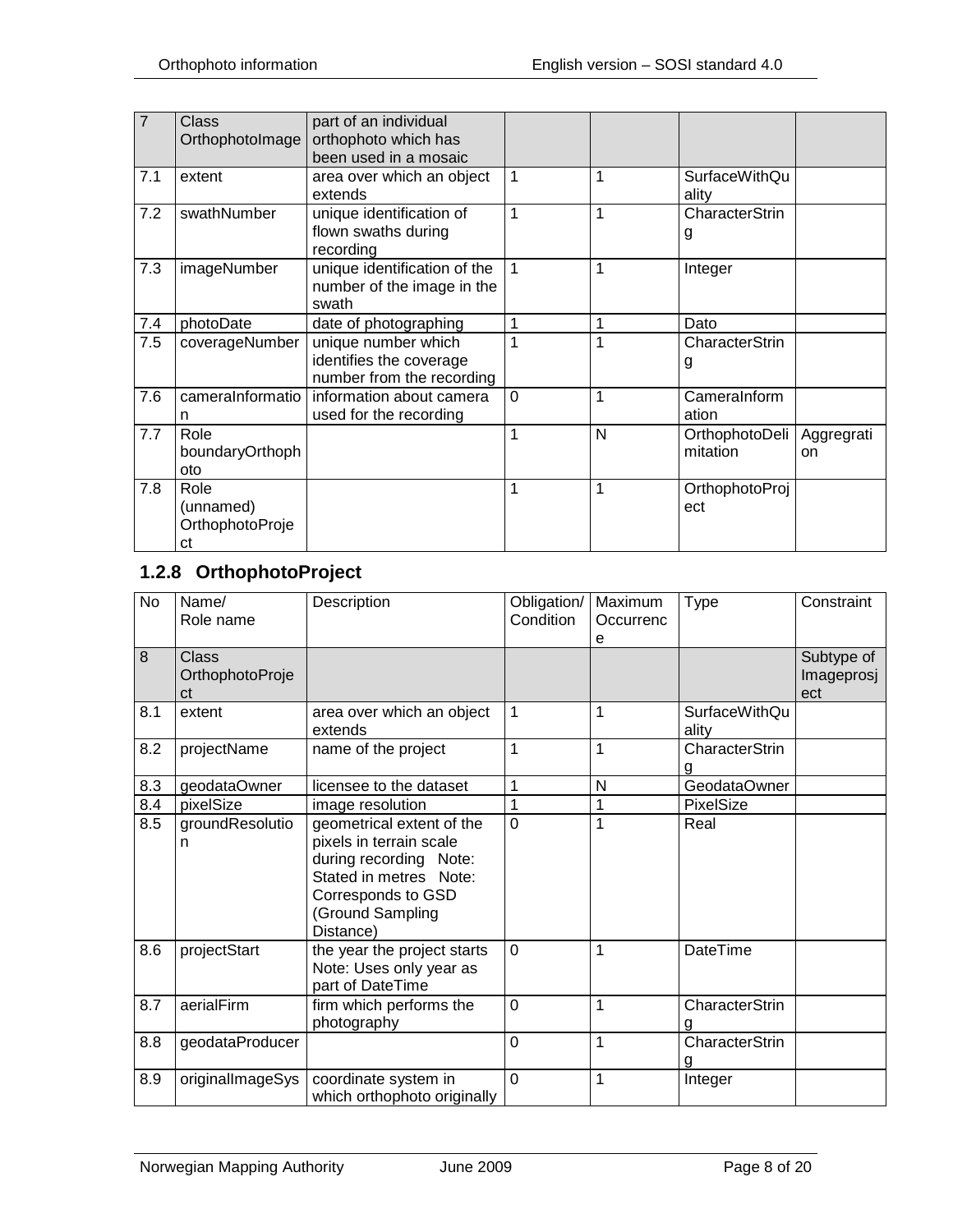|          |                                      | was produced                                                                                          |                |   |                              |                  |
|----------|--------------------------------------|-------------------------------------------------------------------------------------------------------|----------------|---|------------------------------|------------------|
| 8.1<br>0 | originalImageFor<br>mat              | the format in which the<br>orthophoto originally was<br>delivered for example:<br>TIF, JPG, Tiled TIF | $\Omega$       | 1 | CharacterStrin<br>g          |                  |
| 8.1      | orientationMetho<br>d                | method for orienting and<br>positioning images                                                        | $\overline{0}$ | 1 | <b>OrientationMet</b><br>hod |                  |
| 8.1<br>2 | productionReport                     |                                                                                                       | $\overline{0}$ | 1 | Link                         |                  |
| 8.1<br>3 | orthophotoProdu<br>ctSpecification   | reference to the<br>specification according to<br>which the orthophotos<br>have been produced         | $\Omega$       | 1 | CharacterStrin<br>g          |                  |
| 8.1<br>4 | Role<br>boundaryOrthoph<br>oto       |                                                                                                       | 1              | N | OrthophotoDeli<br>mitation   | Aggregrati<br>on |
| 8.1<br>5 | Role<br>(unnamed)<br>OrthophotoImage |                                                                                                       | 1              | N | Orthophotolma<br>ge          | Aggregrati<br>on |

## <span id="page-8-0"></span>**1.2.9 Association <<Topo>> OrthophotoImage-OrthophotoDelimitation**

| No  | Name/<br>Role name                                           | Description | Obligation/   Maximum<br>Condition | Occurrenc<br>e | <b>Type</b>                | Constraint      |
|-----|--------------------------------------------------------------|-------------|------------------------------------|----------------|----------------------------|-----------------|
| 9   | Association<br>OrthophotoImage<br>OrthophotoDelimi<br>tation |             |                                    |                |                            |                 |
| 9.1 | Role<br>boundaryOrthoph<br>oto                               |             | 1                                  | N              | OrthophotoDeli<br>mitation | Aggregatio<br>n |
| 9.2 | Role<br>(unnamed)<br>OrthophotoImage                         |             | 1                                  | 1              | Orthophotolma<br>ge        |                 |

#### <span id="page-8-1"></span>**1.2.10 Association <<Topo>> OrthophotoProject-OrthophotoDelimitation**

| No       | Name/<br>Role name                                                  | Description | Obligation/<br>Condition | Maximum<br>Occurrenc<br>е | Type                       | Constraint      |
|----------|---------------------------------------------------------------------|-------------|--------------------------|---------------------------|----------------------------|-----------------|
| 10       | Association<br>OrthophotoProje<br>ct-<br>OrthophotoDelimi<br>tation |             |                          |                           |                            |                 |
| 10.      | Role<br>boundaryOrthoph<br>oto                                      |             | 1                        | N                         | OrthophotoDeli<br>mitation | Aggregatio<br>n |
| 10.<br>2 | Role<br>(unnamed)<br>OrthophotoProje<br>сt                          |             | 1                        | 1                         | OrthophotoProj<br>ect      |                 |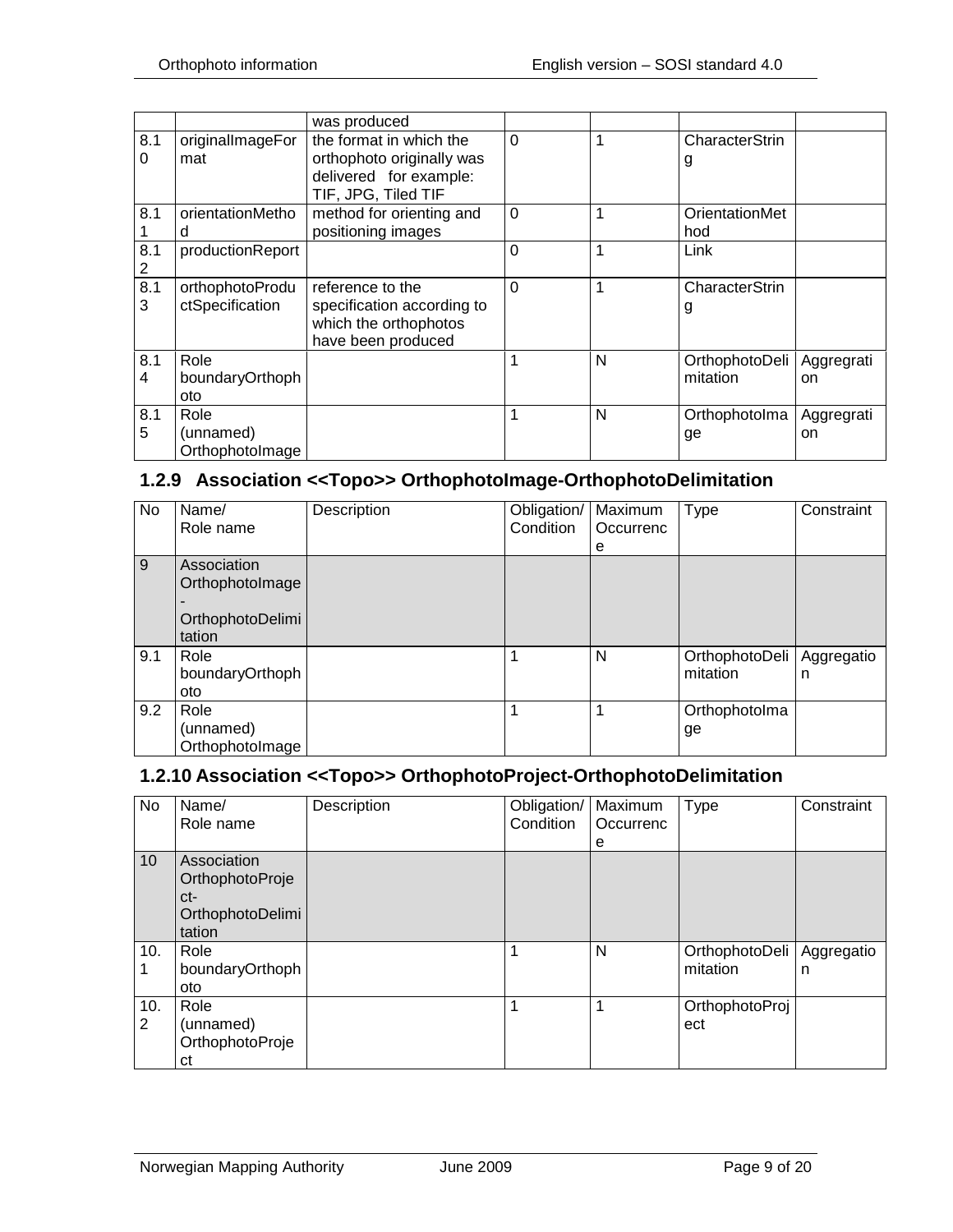| No       | Name/<br>Role name                                       | Description | Obligation/<br>Condition | Maximum<br>Occurrenc<br>е | <b>Type</b>           | Constraint      |
|----------|----------------------------------------------------------|-------------|--------------------------|---------------------------|-----------------------|-----------------|
| 11       | Association<br>OrthophotoProje<br>ct-<br>OrthophotoImage |             |                          |                           |                       |                 |
| 11.      | Role<br>(unnamed)<br>OrthophotoImage                     |             |                          | N                         | Orthophotolma<br>ge   | Aggregatio<br>n |
| 11.<br>2 | Role<br>(unnamed)<br>OrthophotoProje<br>ct               |             |                          |                           | OrthophotoProj<br>ect |                 |

## <span id="page-9-0"></span>**1.2.11 Association OrthophotoProject-OrthophotoImage**

### <span id="page-9-1"></span>**1.2.12 OrthophotoDelimitation**

| No                    | Name/<br>Role name                         | Description                                                                     | Obligation/<br>Condition | Maximum<br>Occurrenc<br>е | <b>Type</b>                 | Constraint |
|-----------------------|--------------------------------------------|---------------------------------------------------------------------------------|--------------------------|---------------------------|-----------------------------|------------|
| 12                    | <b>Class</b><br>OrthophotoDelimi<br>tation | delimitation of an<br>orthophoto area                                           |                          |                           |                             |            |
| 12.                   | border                                     | course following the<br>transition between<br>different real world<br>phenomena |                          |                           | <b>CurveWithQual</b><br>ity |            |
| 12.<br>$\overline{2}$ | Role<br>(unnamed)<br>OrthophotoImage       |                                                                                 |                          |                           | Orthophotolma<br>ge         |            |
| 12.<br>3              | Role<br>(unnamed)<br>OrthophotoProje<br>сt |                                                                                 |                          |                           | OrthophotoProj<br>ect       |            |

# <span id="page-9-2"></span>**1.2.13 OrthophotoImage**

| No  | Name/<br>Role name | Description                  | Obligation/<br>Condition | Maximum<br>Occurrenc | <b>Type</b>          | Constraint |
|-----|--------------------|------------------------------|--------------------------|----------------------|----------------------|------------|
|     |                    |                              |                          | е                    |                      |            |
| 13  | Class              | part of an individual        |                          |                      |                      |            |
|     | OrthophotoImage    | orthophoto which has         |                          |                      |                      |            |
|     |                    | been used in a mosaic        |                          |                      |                      |            |
| 13. | extent             | area over which an object    |                          |                      | <b>SurfaceWithQu</b> |            |
|     |                    | extends                      |                          |                      | ality                |            |
| 13. | swathNumber        | unique identification of     |                          |                      | CharacterStrin       |            |
| 2   |                    | flown swaths during          |                          |                      | g                    |            |
|     |                    | recording                    |                          |                      |                      |            |
| 13. | imageNumber        | unique identification of the |                          |                      | Integer              |            |
| 3   |                    | number of the image in the   |                          |                      |                      |            |
|     |                    | swath                        |                          |                      |                      |            |
| 13. | photoDate          | date of photographing        |                          |                      | Dato                 |            |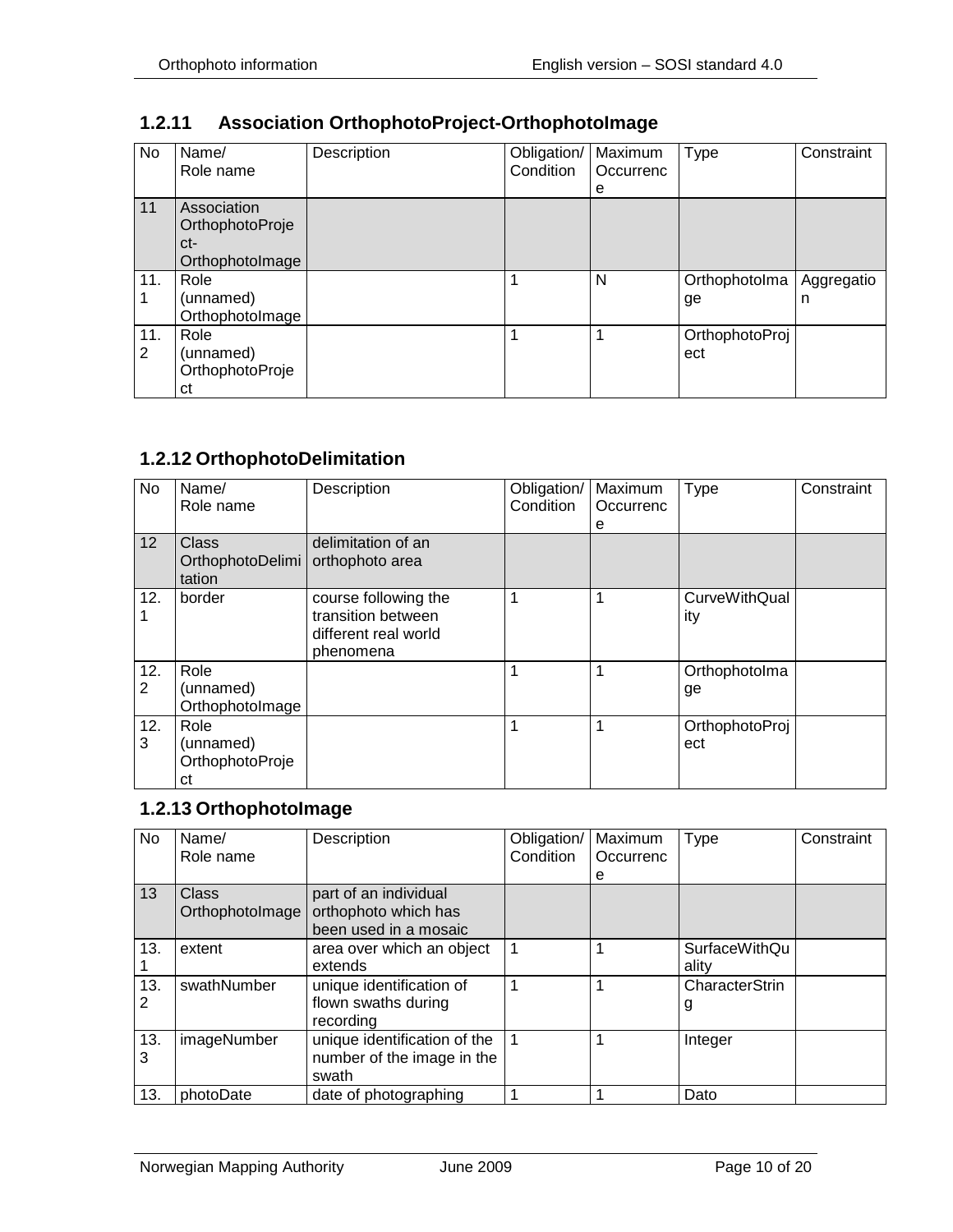| 4        |                 |                                                |   |   |                |            |
|----------|-----------------|------------------------------------------------|---|---|----------------|------------|
| 13.<br>5 | coverageNumber  | unique number which<br>identifies the coverage |   |   | CharacterStrin |            |
|          |                 | number from the recording                      |   |   | g              |            |
| 13.      |                 | cameralnformatio   information about camera    | 0 |   | Cameralnform   |            |
| 6        | n               | used for the recording                         |   |   | ation          |            |
| 13.      | Role            |                                                |   | N | OrthophotoDeli | Aggregrati |
|          | boundaryOrthoph |                                                |   |   | mitation       | on         |
|          | oto             |                                                |   |   |                |            |
| 13.      | Role            |                                                |   |   | OrthophotoProj |            |
| 8        | (unnamed)       |                                                |   |   | ect            |            |
|          | OrthophotoProje |                                                |   |   |                |            |
|          | сt              |                                                |   |   |                |            |

# <span id="page-10-0"></span>**1.2.14 OrthophotoProject**

| $\overline{N}$         | Name/<br>Role name                    | Description                                                                                                                                                     | Obligation/<br>Condition | Maximum<br>Occurrenc<br>е | <b>Type</b>                   | Constraint                      |
|------------------------|---------------------------------------|-----------------------------------------------------------------------------------------------------------------------------------------------------------------|--------------------------|---------------------------|-------------------------------|---------------------------------|
| 14                     | <b>Class</b><br>OrthophotoProje<br>ct |                                                                                                                                                                 |                          |                           |                               | Subtype of<br>Imageprosj<br>ect |
| 14.<br>1               | extent                                | area over which an object<br>extends                                                                                                                            | $\mathbf{1}$             | 1                         | <b>SurfaceWithQu</b><br>ality |                                 |
| 14.<br>$\overline{c}$  | projectName                           | name of the project                                                                                                                                             | $\overline{1}$           | $\overline{1}$            | CharacterStrin<br>g           |                                 |
| $\overline{14}$ .<br>3 | geodataOwner                          | licensee to the dataset                                                                                                                                         | $\mathbf{1}$             | N                         | GeodataOwner                  |                                 |
| 14.<br>4               | pixelSize                             | image resolution                                                                                                                                                | $\mathbf 1$              | 1                         | PixelSize                     |                                 |
| 14.<br>5               | groundResolutio<br>n                  | geometrical extent of the<br>pixels in terrain scale<br>during recording Note:<br>Stated in metres Note:<br>Corresponds to GSD<br>(Ground Sampling<br>Distance) | $\mathbf 0$              | $\mathbf{1}$              | Real                          |                                 |
| 14.<br>6               | projectStart                          | the year the project starts<br>Note: Uses only year as<br>part of DateTime                                                                                      | $\overline{0}$           | 1                         | <b>DateTime</b>               |                                 |
| 14.<br>$\overline{7}$  | aerialFirm                            | firm which performs the<br>photography                                                                                                                          | $\overline{0}$           | 1                         | CharacterStrin<br>g           |                                 |
| 14.<br>8               | geodataProducer                       |                                                                                                                                                                 | $\overline{0}$           | $\mathbf{1}$              | CharacterStrin<br>a           |                                 |
| 14.<br>9               | originalImageSys                      | coordinate system in<br>which orthophoto originally<br>was produced                                                                                             | $\overline{0}$           | $\mathbf{1}$              | Integer                       |                                 |
| 14.<br>10              | originalImageFor<br>mat               | the format in which the<br>orthophoto originally was<br>delivered for example:<br>TIF, JPG, Tiled TIF                                                           | $\mathbf 0$              | 1                         | CharacterStrin<br>g           |                                 |
| 14.<br>11              | orientationMetho<br>d                 | method for orienting and<br>positioning images                                                                                                                  | $\mathbf 0$              | 1                         | <b>OrientationMet</b><br>hod  |                                 |
| 14.<br>12              | productionReport                      |                                                                                                                                                                 | $\mathbf 0$              | $\mathbf{1}$              | Link                          |                                 |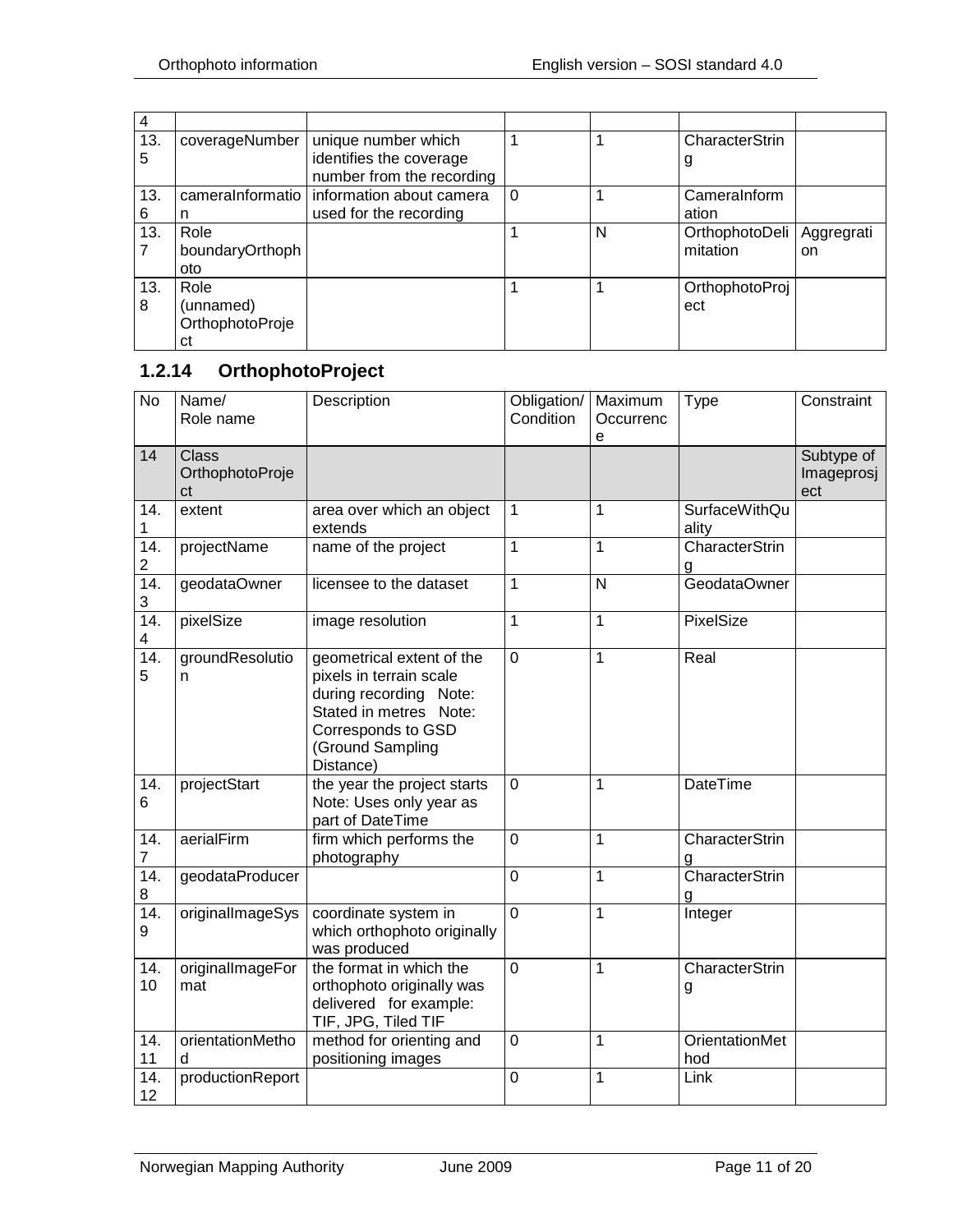| 14. | orthophotoProdu | reference to the           |   | CharacterStrin              |            |
|-----|-----------------|----------------------------|---|-----------------------------|------------|
| 13  | ctSpecification | specification according to |   | g                           |            |
|     |                 | which the orthophotos      |   |                             |            |
|     |                 | have been produced         |   |                             |            |
| 14. | Role            |                            | N | OrthophotoDeli   Aggregrati |            |
| 14  | boundaryOrthoph |                            |   | mitation                    | on.        |
|     | oto             |                            |   |                             |            |
| 14. | Role            |                            | N | Orthophotolma               | Aggregrati |
| 15  | (unnamed)       |                            |   | ge                          | on         |
|     | OrthophotoImage |                            |   |                             |            |

#### <span id="page-11-0"></span>**1.2.15 Association <<Topo>> OrthophotoImage-OrthophotoDelimitation**

| No       | Name/<br>Role name                                           | Description | Obligation/<br>Condition | Maximum<br>Occurrenc<br>е | <b>Type</b>                | Constraint      |
|----------|--------------------------------------------------------------|-------------|--------------------------|---------------------------|----------------------------|-----------------|
| 15       | Association<br>OrthophotoImage<br>OrthophotoDelimi<br>tation |             |                          |                           |                            |                 |
| 15.      | Role<br>boundaryOrthoph<br>oto                               |             |                          | N                         | OrthophotoDeli<br>mitation | Aggregatio<br>n |
| 15.<br>2 | Role<br>(unnamed)<br>OrthophotoImage                         |             |                          |                           | Orthophotolma<br>ge        |                 |

#### <span id="page-11-1"></span>**1.2.16 Association <<Topo>> OrthophotoProject-OrthophotoDelimitation**

| No       | Name/<br>Role name                                                  | Description | Obligation/<br>Condition | Maximum<br>Occurrenc<br>е | <b>Type</b>                | Constraint      |
|----------|---------------------------------------------------------------------|-------------|--------------------------|---------------------------|----------------------------|-----------------|
| 16       | Association<br>OrthophotoProje<br>ct-<br>OrthophotoDelimi<br>tation |             |                          |                           |                            |                 |
| 16.      | Role<br>boundaryOrthoph<br>oto                                      |             | 1                        | N                         | OrthophotoDeli<br>mitation | Aggregatio<br>n |
| 16.<br>2 | Role<br>(unnamed)<br>OrthophotoProje<br>сt                          |             | 1                        | 1                         | OrthophotoProj<br>ect      |                 |

#### <span id="page-11-2"></span>**1..2.17 Association OrthophotoProject-OrthophotoImage**

| No  | Name/<br>Role name                                       | Description | Obligation/   Maximum<br>Condition | Occurrenc | Type          | Constraint |
|-----|----------------------------------------------------------|-------------|------------------------------------|-----------|---------------|------------|
|     |                                                          |             |                                    | е         |               |            |
| 17  | Association<br>OrthophotoProje<br>ct-<br>OrthophotoImage |             |                                    |           |               |            |
| 17. | Role                                                     |             |                                    | N         | Orthophotolma | Aggregatio |
|     | (unnamed)                                                |             |                                    |           | ge            | n          |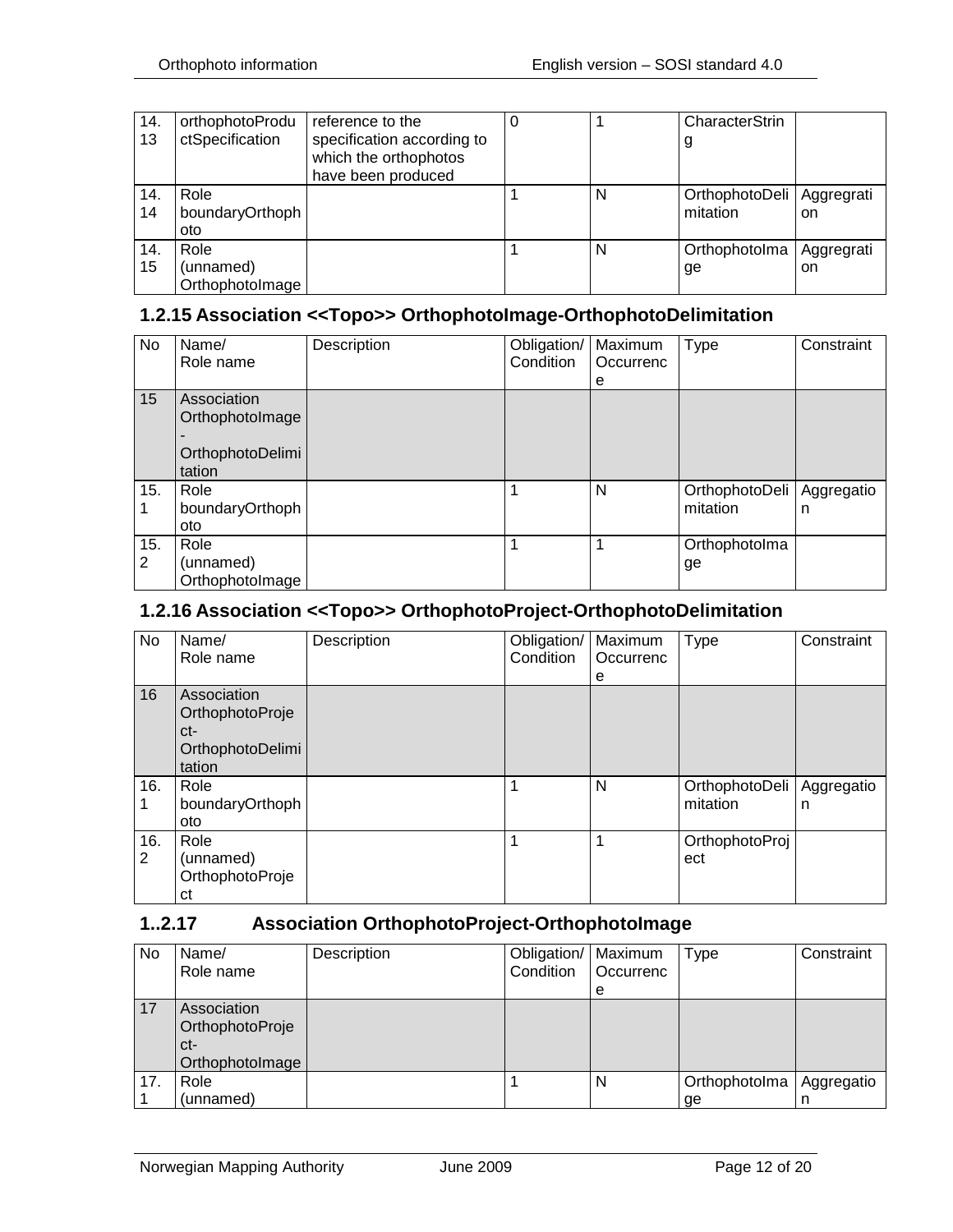|   | OrthophotoImage                            |  |                       |  |
|---|--------------------------------------------|--|-----------------------|--|
| ⌒ | Role<br>(unnamed)<br>OrthophotoProje<br>сt |  | OrthophotoProj<br>ect |  |

#### <span id="page-12-0"></span>**1.2.18 SatelliteImage**

| <b>No</b> | Name/<br>Role name                              | Description                          | Obligation/<br>Condition | Maximum<br>Occurrenc | Type                       | Constraint |
|-----------|-------------------------------------------------|--------------------------------------|--------------------------|----------------------|----------------------------|------------|
|           |                                                 |                                      |                          | e                    |                            |            |
| 18        | <b>Class</b><br>SatelliteImage                  |                                      |                          |                      |                            |            |
| 18.       | extent                                          | area over which an object<br>extends |                          |                      | SurfaceWithQu<br>ality     |            |
| 18.<br>2  | Role<br>(unnamed)<br>SatelliteImageCo<br>verage |                                      |                          |                      | SatelliteImage<br>Coverage |            |

#### <span id="page-12-1"></span>**1.2.19 SatelliteImageCoverage**

| No  | Name/            | Description               | Obligation/ | Maximum   | <b>Type</b>          | Constraint |
|-----|------------------|---------------------------|-------------|-----------|----------------------|------------|
|     | Role name        |                           | Condition   | Occurrenc |                      |            |
|     |                  |                           |             | e         |                      |            |
| 19  | <b>Class</b>     |                           |             |           |                      | Subtype of |
|     | SatelliteImageCo |                           |             |           |                      | Imageprosj |
|     | verage           |                           |             |           |                      | ect        |
| 19. | extent           | area over which an object |             |           | <b>SurfaceWithQu</b> |            |
|     |                  | extends                   |             |           | ality                |            |
| 19. | Role             |                           |             | N         | SatelliteImage       | Aggregrati |
| 2   | conteins         |                           |             |           |                      | on         |
| 19. | Role             |                           |             | N         | ImageBoundar         | Aggregrati |
| 3   | boundarylmage    |                           |             |           |                      | on         |

#### <span id="page-12-2"></span>**1.2.20 Association SatelliteImageCoverage -SatelliteImage**

| No       | Name/<br>Role name                                            | Description | Obligation/<br>Condition | Maximum<br>Occurrenc<br>e | Type                       | Constraint      |
|----------|---------------------------------------------------------------|-------------|--------------------------|---------------------------|----------------------------|-----------------|
| 20       | Association<br>SatelliteImageCo<br>verage -<br>SatelliteImage |             |                          |                           |                            |                 |
| 20.      | Role<br>conteins                                              |             |                          | N                         | SatelliteImage             | Aggregatio<br>n |
| 20.<br>2 | Role<br>(unnamed)<br>SatelliteImageCo<br>verage               |             |                          |                           | SatelliteImage<br>Coverage |                 |

#### <span id="page-12-3"></span>**1.2.21 Association <<Topo>> SatelliteImageCoverage -ImageBoundary**

| <b>No</b> | Name/        | Description | Obligation/ | Maximum   | ype | Constraint |
|-----------|--------------|-------------|-------------|-----------|-----|------------|
|           | Role<br>name |             | Condition   | Occurrenc |     |            |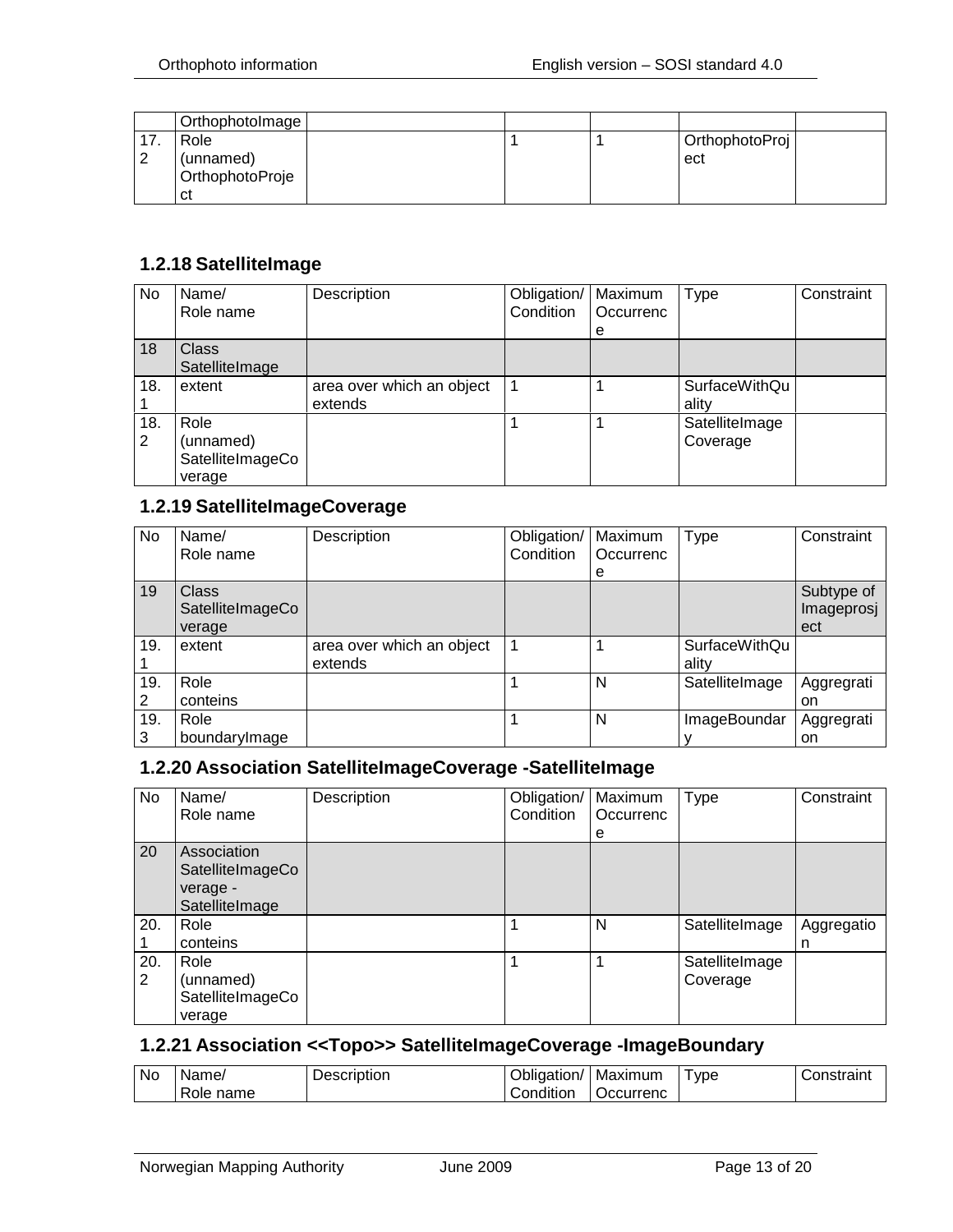|     |                                                              |   | е |                |            |
|-----|--------------------------------------------------------------|---|---|----------------|------------|
| 21  | Association<br>SatelliteImageCo<br>verage -<br>ImageBoundary |   |   |                |            |
| 21. | Role<br>boundarylmage                                        |   | N | ImageBoundar   | Aggregatio |
| 21. | Role                                                         | 0 |   | SatelliteImage | n          |
| 2   | (unnamed)                                                    |   |   | Coverage       |            |
|     | SatelliteImageCo                                             |   |   |                |            |
|     | verage                                                       |   |   |                |            |

# <span id="page-13-0"></span>**1.2.22 VerticalImageCoverage**

| <b>No</b>                           | Name/<br>Role name                 | Description                                                                                                                            | Obligation/<br>Condition | Maximum<br>Occurrenc<br>e | <b>Type</b>            | Constraint                      |
|-------------------------------------|------------------------------------|----------------------------------------------------------------------------------------------------------------------------------------|--------------------------|---------------------------|------------------------|---------------------------------|
| 22                                  | Class<br>VerticalImageCo<br>verage | geographical area of<br>vertical images which have<br>been photographed on the<br>same date                                            |                          |                           |                        | Subtype of<br>Imageprosj<br>ect |
| 22.<br>$\mathbf 1$                  | extent                             | area over which an object<br>extends                                                                                                   | 1                        | 1                         | SurfaceWithQu<br>ality |                                 |
| $\overline{22}$ .<br>$\overline{2}$ | coverageNumber                     | unique number which<br>identifies the coverage<br>number from recording                                                                | $\mathbf{1}$             | 1                         | CharacterStrin<br>g    |                                 |
| 22.<br>3                            | cameralnformatio<br>n              | information about camera<br>which has been used for<br>recording                                                                       | 1                        | 1                         | Cameralnform<br>ation  |                                 |
| 22.<br>4                            | photoDate                          | date of photographing                                                                                                                  | 1                        | N                         | Date                   |                                 |
| $\overline{22}$ .<br>5              | geodataOwner                       | licensee to the dataset                                                                                                                | $\mathbf{1}$             | N                         | GeodataOwner           |                                 |
| $\overline{22}$ .<br>6              | groundResolutio<br>n               | geometrical extent of the<br>pixels in terrain scale<br>Note: Corresponds to GSD<br>(Ground Sampling<br>Distance)                      | $\overline{0}$           | 1                         | Real                   |                                 |
| 22.<br>$\overline{7}$               | aerialFirm                         | firm which performs the<br>photography                                                                                                 | $\overline{0}$           | $\mathbf 1$               | CharacterStrin<br>g    |                                 |
| 22.<br>8                            | imageFormat                        | the format of the vertical<br>images within the vertical<br>image coverage area<br>For example: JPG, PNG,<br>TIF, Tiled TIF, ECW, etc. | $\overline{0}$           | $\overline{1}$            | CharacterStrin<br>g    |                                 |
| 22.<br>9                            | airplaneAltitude                   | average altitude above<br>sea level, stated in metres                                                                                  | $\mathbf 0$              | $\mathbf 1$               | Integer                |                                 |
| 22.<br>10                           | overlap                            | overlap between vertical<br>images                                                                                                     | $\mathbf 0$              | 1                         | Overlap                |                                 |
| $\overline{22}$ .<br>11             | scannerResolutio<br>n              | resolution at which the<br>images have been<br>scanned, stated in µ                                                                    | $\overline{0}$           | $\mathbf 1$               | Real                   |                                 |
| 22.                                 | imageScale                         | average scale of the                                                                                                                   | $\mathbf 0$              | 1                         | Integer                |                                 |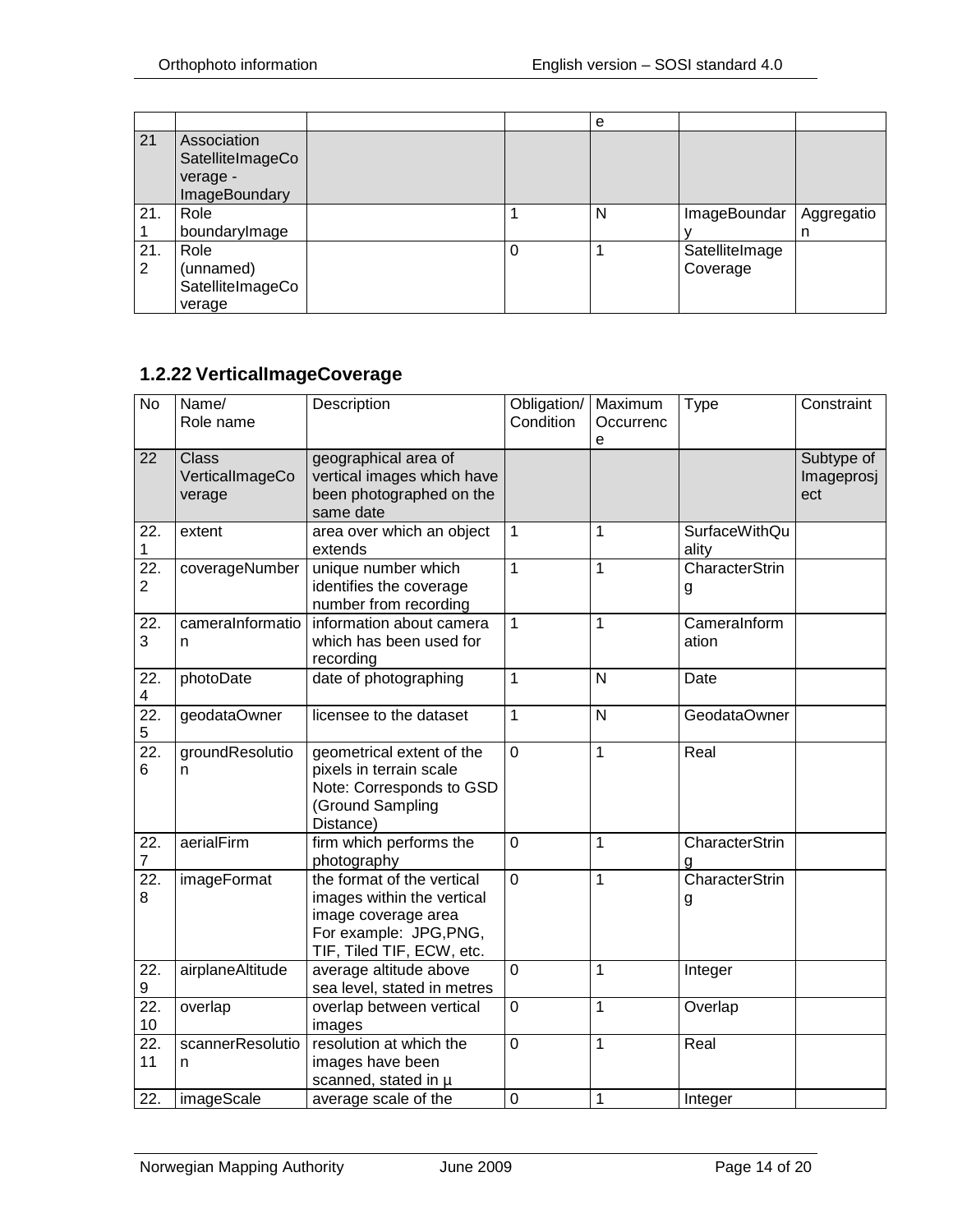| 12  |                 | analogue vertical image<br>Note: Stated as a scale<br>number, e.g. 1:15000 is<br>indicated as 15000. |          |   |                |            |
|-----|-----------------|------------------------------------------------------------------------------------------------------|----------|---|----------------|------------|
| 22. | orientationData | link (URL) to an address                                                                             | $\Omega$ |   | CharacterStrin |            |
| 13  |                 | where orientation data are                                                                           |          |   | g              |            |
|     |                 | available                                                                                            |          |   |                |            |
| 22. | projectData     | link (URL) to an address                                                                             | $\Omega$ |   | CharacterStrin |            |
| 14  |                 | where project data (project                                                                          |          |   | g              |            |
|     |                 | report) is available                                                                                 |          |   |                |            |
| 22. | Role            |                                                                                                      |          | N | VerticalImage  | Aggregrati |
| 15  | verticallmage   |                                                                                                      |          |   |                | on         |
| 22. | Role            |                                                                                                      |          | N | ImageBoundar   | Aggregrati |
| 16  | boundarylmage   |                                                                                                      |          |   |                | on         |

# <span id="page-14-0"></span>**1.2.23 VerticalImage**

| No       | Name/<br>Role name                             | Description                                                                | Obligation/<br>Condition | Maximum<br>Occurrenc<br>e | <b>Type</b>                   | Constraint       |
|----------|------------------------------------------------|----------------------------------------------------------------------------|--------------------------|---------------------------|-------------------------------|------------------|
| 23       | <b>Class</b><br>VerticalImage                  | an individual vertical<br>image within the area of<br>coverage             |                          |                           |                               |                  |
| 23.      | photoPosition                                  |                                                                            | 1                        | 1                         | PointWithQuali<br>ty          |                  |
| 23.<br>2 | extent                                         | area over which an object<br>extends                                       | $\mathbf 0$              | 1                         | <b>SurfaceWithQu</b><br>ality |                  |
| 23.<br>3 | imageNumber                                    | identification in the form of<br>the number of the picture<br>in the swath | $\mathbf{1}$             | 1                         | Integer                       |                  |
| 23.<br>4 | swathNumber                                    | unique identification of<br>flown swaths during<br>??recording/shoot       | 1                        | 1                         | CharacterStrin<br>g           |                  |
| 23.<br>5 | time                                           | time of recording                                                          | 1                        | 1                         | <b>DateTime</b>               |                  |
| 23.<br>6 | Role<br>(unnamed)<br>VerticalImageCo<br>verage |                                                                            | $\mathbf{1}$             | 1                         | VerticalImage<br>Coverage     |                  |
| 23.<br>7 | Role<br>boundarylmage                          |                                                                            | $\mathbf 0$              | N                         | ImageBoundar                  | Aggregrati<br>on |

# <span id="page-14-1"></span>**1.2.24 <<DataType>> Overlap**

| No  | Name/<br>Role name  | Description                                                           | Obligation/<br>Condition | Maximum<br>Occurrenc | Type    | Constraint |
|-----|---------------------|-----------------------------------------------------------------------|--------------------------|----------------------|---------|------------|
| 24  | Datatype<br>Overlap | overlap in lengthwise and<br>sideways direction in<br>vertical images |                          | e                    |         |            |
| 24. | overlapLength       | overlap in longitudinal<br>direction as a percentage                  |                          |                      | Integer |            |
| 3.2 | overlapLateral      | sideways overlap as a<br>percentage                                   |                          |                      | Integer |            |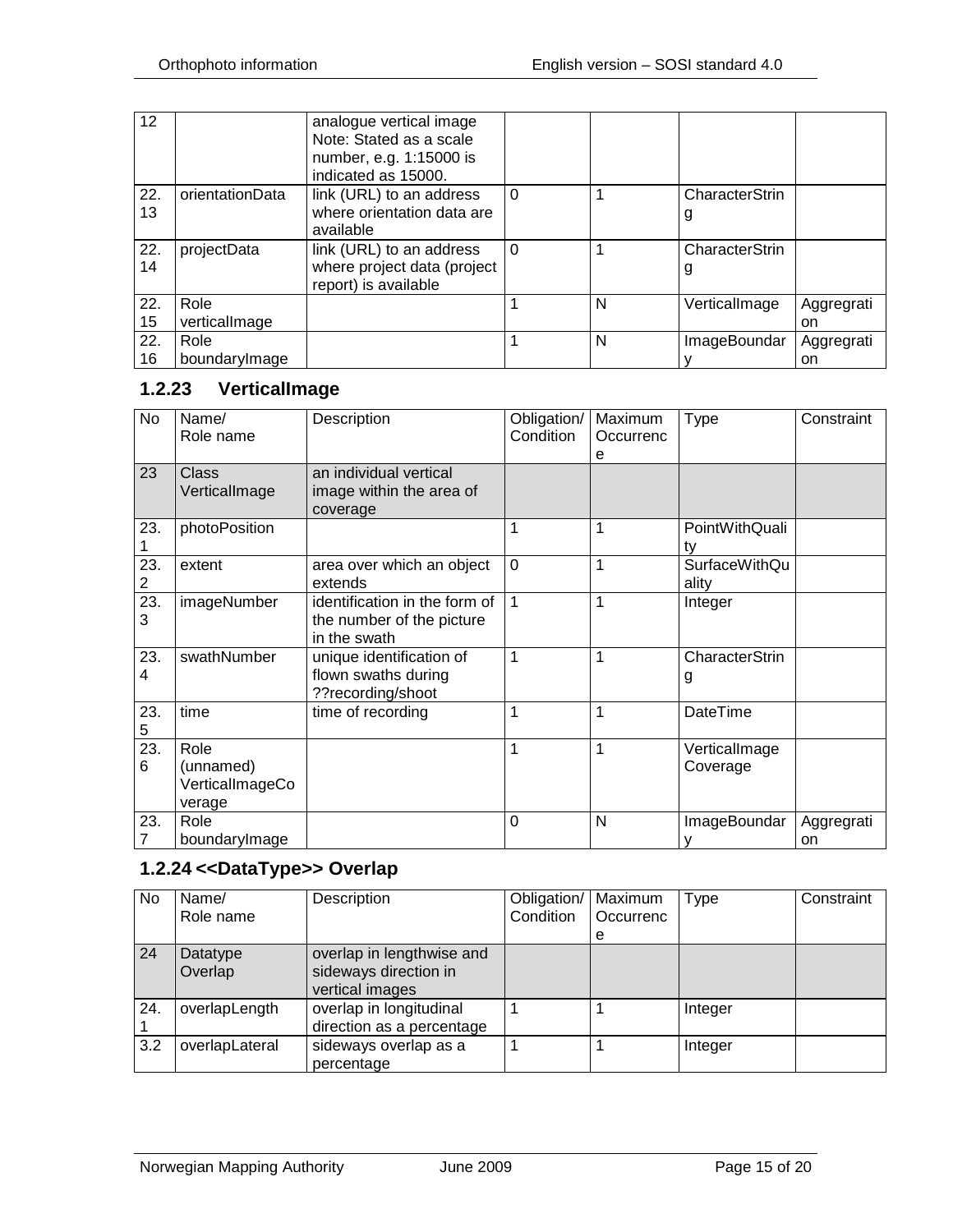# <span id="page-15-0"></span>**1.2.25 <<DataType>> CameraInformation**

| <b>No</b>              | Name/<br>Role name                       | Description                                                                                                                                    | Obligation/<br>Condition | Maximum<br>Occurrenc<br>е | <b>Type</b>                | Constraint |
|------------------------|------------------------------------------|------------------------------------------------------------------------------------------------------------------------------------------------|--------------------------|---------------------------|----------------------------|------------|
| 25                     | Datatype<br>CameraInformati<br><b>on</b> | information about camera<br>which has been used for<br>recording                                                                               |                          |                           |                            |            |
| 25.                    | recordingMethod                          | analogue or digital<br>recording                                                                                                               | $\mathbf{1}$             | $\mathbf{1}$              | RecordingMeth<br>od        |            |
| 25.<br>$\overline{c}$  | cameraType                               | identification of camera<br>type                                                                                                               | $\overline{0}$           | $\mathbf{1}$              | <b>CharacterStrin</b><br>g |            |
| $\overline{25}$ .<br>3 | focalLength                              | distance from the centre to<br>the focal point in a lens                                                                                       | $\Omega$                 | 1                         | Real                       |            |
| 25.<br>4               | imageCategory                            | indication of which<br>bandwidths have been<br>used for the recording                                                                          | $\overline{0}$           | N                         | ImageCategor<br>у          |            |
| 25.<br>5               | bands                                    | the number of recording<br>channels on which<br>information is registered<br>For example: R,G,B (3<br>recording channels),<br>panchromatic (1) | $\Omega$                 | 1                         | Integer                    |            |
| 25.<br>6               | bitsPerPixel                             | the colour depth of the<br>image in bits per pixel<br>For example: 8, 12, 16                                                                   | $\overline{0}$           | 1                         | Integer                    |            |
| 25.<br>7               | film                                     | film type used for<br>analogue recordings                                                                                                      | $\overline{0}$           | $\overline{1}$            | <b>CharacterStrin</b><br>g |            |
| 25.<br>8               | calibrationReport                        | link (URL) to an address<br>where calibration data are<br>available                                                                            | $\overline{0}$           | 1                         | Link                       |            |

#### <span id="page-15-1"></span>**1.2.26 Imageprosject**

| No  | Name/<br>Role name     | Description                                                           | Obligation/<br>Condition | Maximum<br>Occurrenc<br>e | <b>Type</b>  | Constraint |
|-----|------------------------|-----------------------------------------------------------------------|--------------------------|---------------------------|--------------|------------|
| 26  | Class<br>Imageprosject |                                                                       |                          |                           |              |            |
| 26. | projectType            | indication of whether it is a<br>satellite or aerial photo<br>project |                          |                           | ProjectType  |            |
| 26. | principal              | the organization which has $ $<br>commissioned the project            |                          |                           | GeodataOwner |            |

#### <span id="page-15-2"></span>**1.2.27 ImageBoundary**

| No  | Name/<br>Role name                   | Description                                                                | Obligation/   Maximum<br>Condition | Occurrenc<br>е | Type                        | Constraint |
|-----|--------------------------------------|----------------------------------------------------------------------------|------------------------------------|----------------|-----------------------------|------------|
| 27  | <b>Class</b><br><b>ImageBoundary</b> | delimitation of a vertical<br>image area / vertical<br>image coverage area |                                    |                |                             |            |
| 27. | border                               | course following the<br>transition between<br>different real world         |                                    |                | <b>CurveWithQual</b><br>ity |            |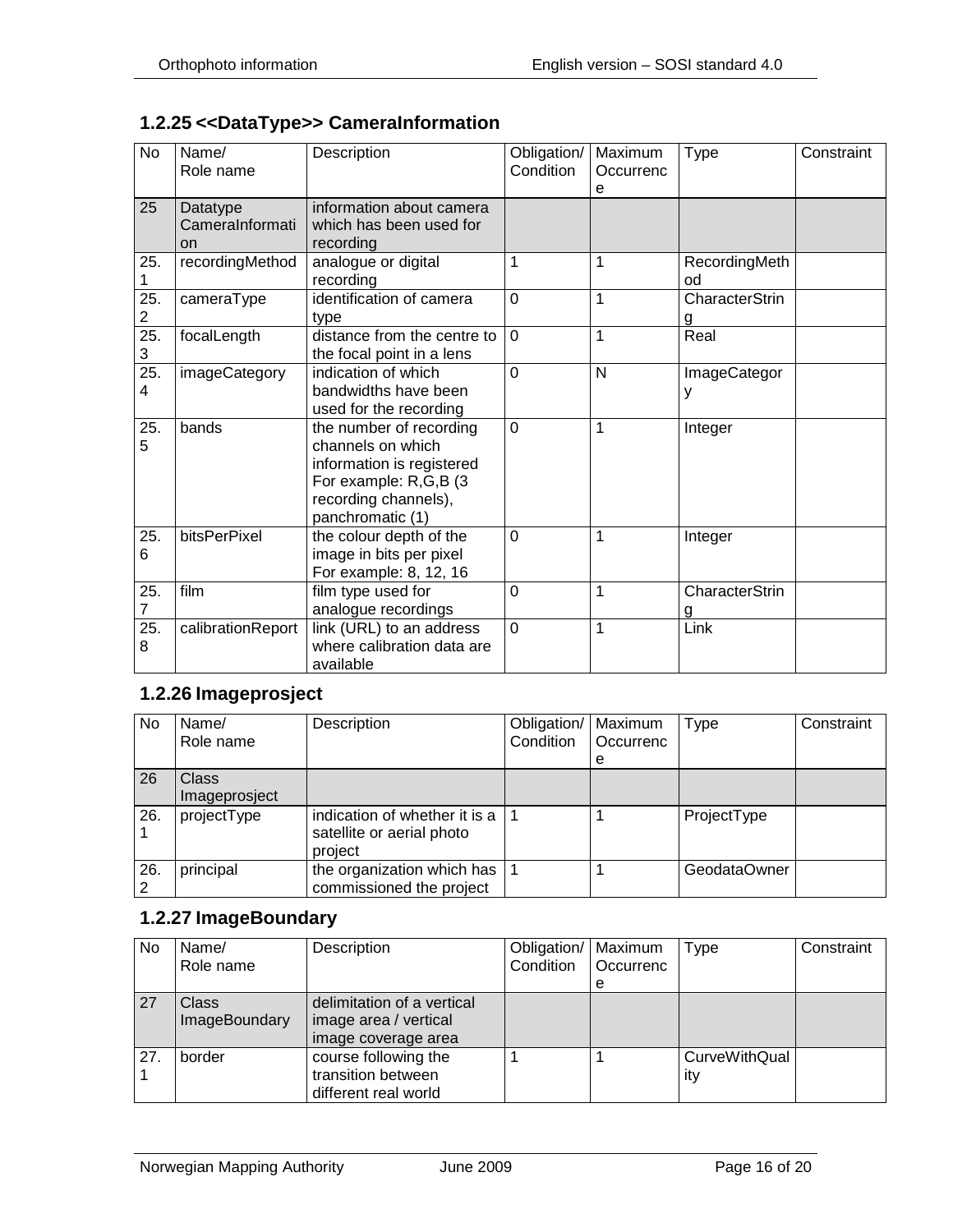|          |                                                 | phenomena |   |                            |  |
|----------|-------------------------------------------------|-----------|---|----------------------------|--|
| 27.<br>2 | Role<br>(unnamed)<br>VerticalImageCo<br>verage  |           |   | VerticalImage<br>Coverage  |  |
| 27.<br>3 | Role<br>(unnamed)<br>VerticalImage              |           |   | VerticalImage              |  |
| 27.<br>4 | Role<br>(unnamed)<br>SatelliteImageCo<br>verage |           | 0 | SatelliteImage<br>Coverage |  |

#### <span id="page-16-0"></span>**1.2.28 Association VerticalImageCoverage-VerticalImage**

| No  | Name/           | Description | Obligation/ | Maximum   | <b>Type</b>   | Constraint |
|-----|-----------------|-------------|-------------|-----------|---------------|------------|
|     | Role name       |             | Condition   | Occurrenc |               |            |
|     |                 |             |             | е         |               |            |
| 28  | Association     |             |             |           |               |            |
|     | VerticalImageCo |             |             |           |               |            |
|     | verage-         |             |             |           |               |            |
|     | VerticalImage   |             |             |           |               |            |
| 28. | Role            |             |             | N         | VerticalImage | Aggregatio |
|     | verticalImage   |             |             |           |               | n          |
| 28. | Role            |             |             |           | VerticalImage |            |
| 2   | (unnamed)       |             |             |           | Coverage      |            |
|     | VerticalImageCo |             |             |           |               |            |
|     | verage          |             |             |           |               |            |

#### <span id="page-16-1"></span>**1.2.29 Association <<Topo>> VerticalImageCoverage-ImageBoundary**

| No       | Name/<br>Role name                                                | Description | Obligation/<br>Condition | Maximum<br>Occurrenc<br>е | <b>Type</b>               | Constraint      |
|----------|-------------------------------------------------------------------|-------------|--------------------------|---------------------------|---------------------------|-----------------|
| 29       | Association<br>VerticalImageCo<br>verage-<br><b>ImageBoundary</b> |             |                          |                           |                           |                 |
| 29.      | Role<br>boundarylmage                                             |             |                          | N                         | ImageBoundar              | Aggregatio<br>n |
| 29.<br>2 | Role<br>(unnamed)<br>VerticalImageCo<br>verage                    |             |                          |                           | VerticalImage<br>Coverage |                 |

#### <span id="page-16-2"></span>**1.2.30 Association <<Topo>> VerticalImage-ImageBoundary**

| No       | Name/<br>Role name                                    | Description | Obligation/   Maximum<br>Condition | Occurrenc<br>е | Type          | Constraint      |
|----------|-------------------------------------------------------|-------------|------------------------------------|----------------|---------------|-----------------|
| 30       | Association<br>VerticalImage-<br><b>ImageBoundary</b> |             |                                    |                |               |                 |
| 30.      | Role<br>boundarylmage                                 |             |                                    | N              | ImageBoundar  | Aggregatio<br>n |
| 30.<br>2 | Role<br>(unnamed)                                     |             |                                    |                | VerticalImage |                 |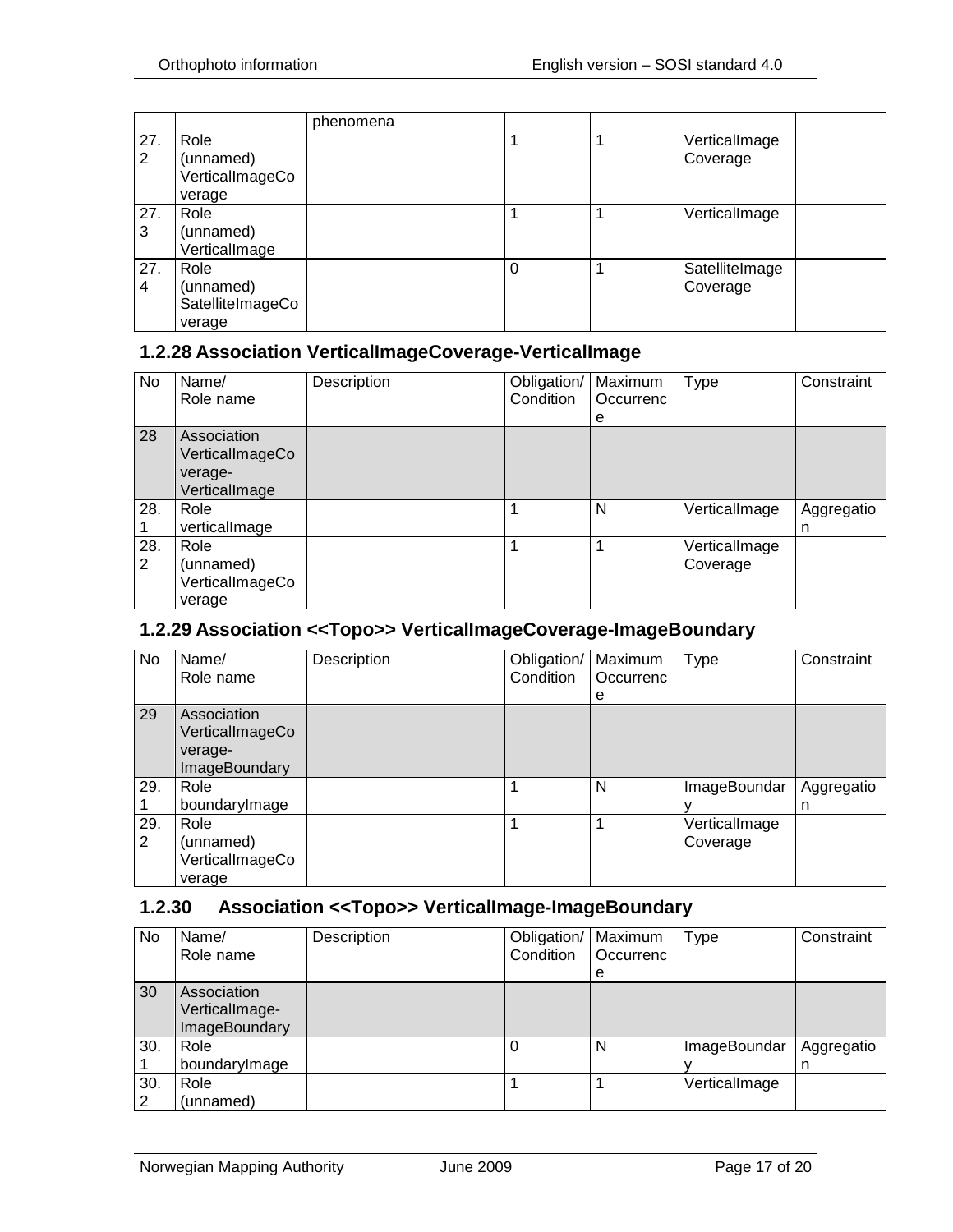| $\mathbf{v}$ |  |  |  |
|--------------|--|--|--|
|              |  |  |  |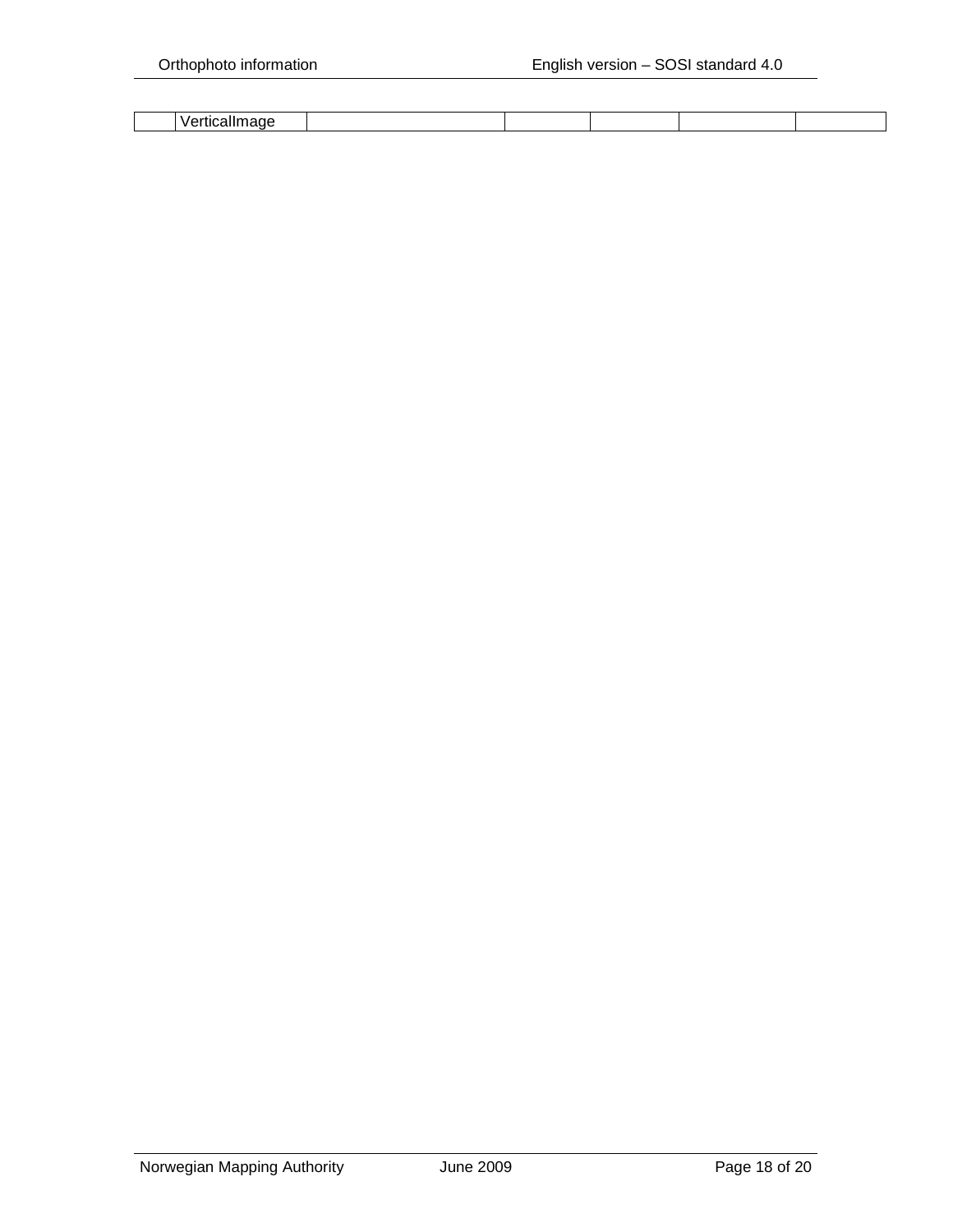## **1.2.31 Codelists**

#### **1.2.31.1 <<CodeList>> ImageCategory**

| Nr  | Code name     | Definition/Description                                          | Code |
|-----|---------------|-----------------------------------------------------------------|------|
|     | CodeList      | indication of which bandwidths have been used for the recording |      |
|     | ImageCategory |                                                                 |      |
| 1.1 | Infrared      | FF-Engelsk                                                      |      |
| 1.2 | Panchromatic  |                                                                 |      |
| 1.3 | Color         | FF-RGB                                                          |      |

#### **1.2.31.2 <<CodeList>> RecordingMethod**

<span id="page-18-0"></span>

| Nr             | Code name       | Definition/Description        | Code |
|----------------|-----------------|-------------------------------|------|
| $\overline{2}$ | CodeList        | analogue or digital recording |      |
|                | RecordingMethod |                               |      |
| 2.1            | Analogue camera |                               |      |
| 2.2            | Digital sensor  |                               |      |

#### <span id="page-18-1"></span>**1.2.31.3 <<CodeList>> OrientationMethod**

| Nr  | Code name               | Definition/Description                                                                                   | Code |
|-----|-------------------------|----------------------------------------------------------------------------------------------------------|------|
| 3   | CodeList                | method for orienting and positioning images                                                              |      |
|     | OrientationMethod       |                                                                                                          |      |
| 3.1 | <b>GPS/INS</b>          | angivelse i form av posisjon(GPS) og relativ orientering av bilde i form av phi, omega og<br>kappa (INS) |      |
| 3.2 | <b>GPS/INS with AAT</b> | GPS/INS med automatisk aerotriangulering                                                                 |      |
| 3.3 | GPS/INS with AT         | GPS/INS med aerotriangulering                                                                            |      |
| 3.4 | <b>GPS with AAT</b>     | GPS med automatisk aerotriangulering                                                                     |      |
| 3.5 | <b>GPS with AT</b>      | GPS med aerotriangulering                                                                                |      |
| 3.6 | AT                      | konvensjonell aerotriangulering                                                                          |      |

#### <span id="page-18-2"></span>**1.2.31.4 <<CodeList>> ProjectType**

<span id="page-18-4"></span><span id="page-18-3"></span>

| Nr<br>Code<br>Definition/Description<br>name<br>$\sim$<br>,,,, |  |
|----------------------------------------------------------------|--|
|----------------------------------------------------------------|--|